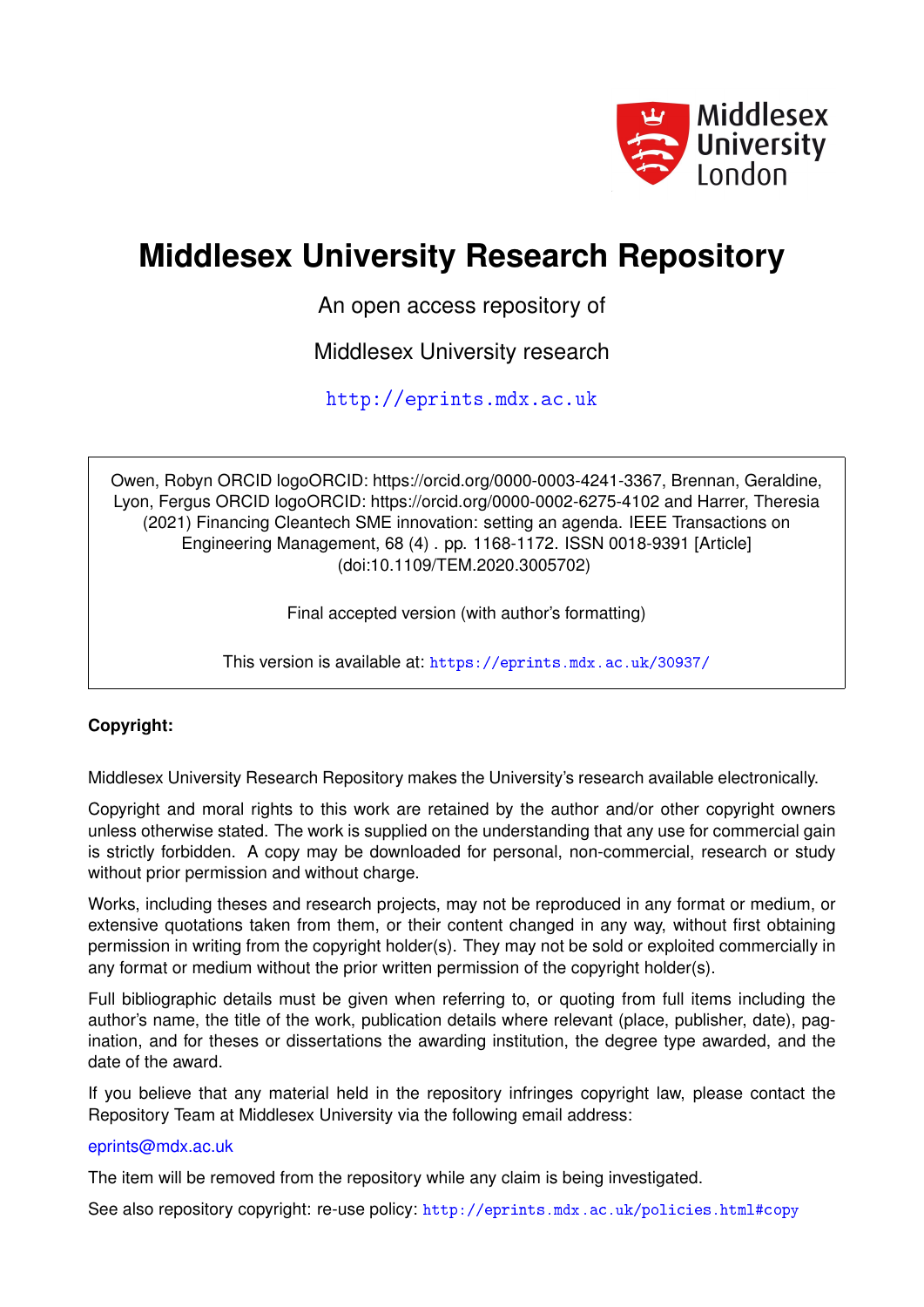#### **Financing Cleantech SME Innovation: Setting an Agenda**

Robyn Owen, Geraldine Brennan, Fergus Lyon, Theresia Harrer

Lead author: Dr Robyn Owen Centre for Enterprise and Economic Development Research (CEEDR) Middlesex University Business School London NW44BT [r.owen@mdx.ac.uk](mailto:r.owen@mdx.ac.uk)

Key Words: Cleantech; SME; Early Stage Innovation; Finance; Policy; Research Agenda

#### **Abstract**

The need for a clear research and policy agenda to assist early stage Cleantech financing has never been greater. These businesses may hold important keys to unlocking vital globally game changing technologies to tackle climate change. The paper provides an overview of recent academic literature and proposes a research agenda for early stage Cleantech SME finance. With growing interest in how to support innovations that tackle the climate emergency, there is a need for evidence that can assist the private sector, civil society organizations and policymakers in finding more effective ways to encourage impact investing and other finance for early stage Cleantech SMEs. This research agenda will therefore contribute to sustainability transitions in key sectors and the development of a sustainable low carbon economy.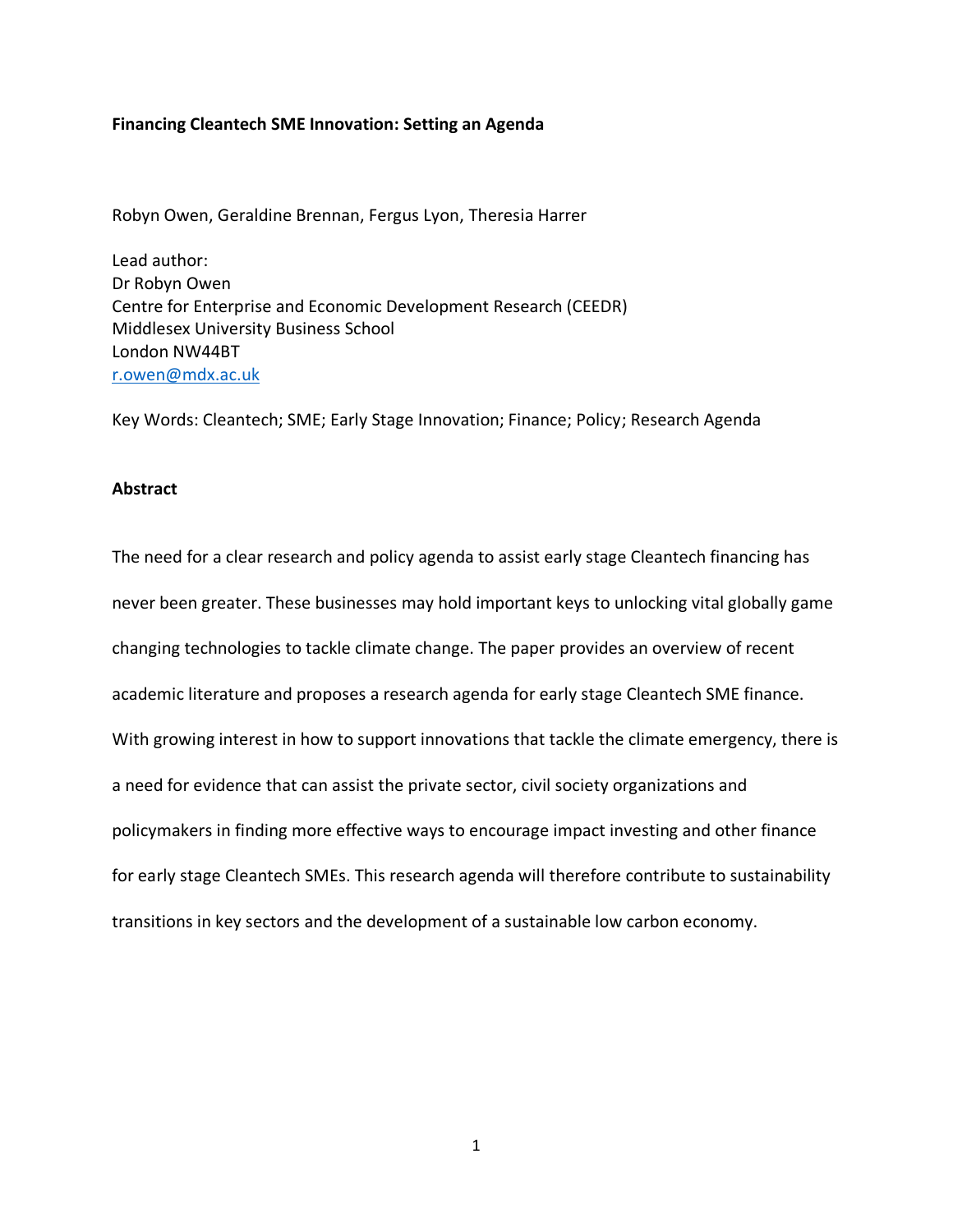#### **Managerial Relevance Statement**

The paper has considerable relevance to practitioners, notably Cleantech SME managers, impact investors, the wider Cleantech business support ecosystem and policymakers. Academic research into the financing of early stage Cleantech innovation has been limited. However, it is increasingly urgently required as key element in tackling climate change, since the nurturing and commercialization of Cleantech SME innovation should be an essential part of overarching Green Deal style policies.

This paper provides an initial review of contemporary academic literature, offering insights into the diverse, and yet limited, approaches to assisting Cleantech early stage financing, exploring different perspectives of the actors in the entrepreneurial finance ecosystem and the academic approaches to improving understanding and informing policy.

The paper concludes by suggesting that a research framework is required to better integrate the diverse research literature to improve understanding of the definition and taxonomies of Cleantech activities, improve provision and accessibility to early stage Cleantech innovation financing, improve understanding of how to increase private sector impact investment into earlier innovation stages and develop and adopt standardized approaches to assist investors and policymakers to select investments and evaluate their wider environmental sustainability impacts.

**Introduction: Why A Cleantech Early Financing Research and Policy Agenda is Required**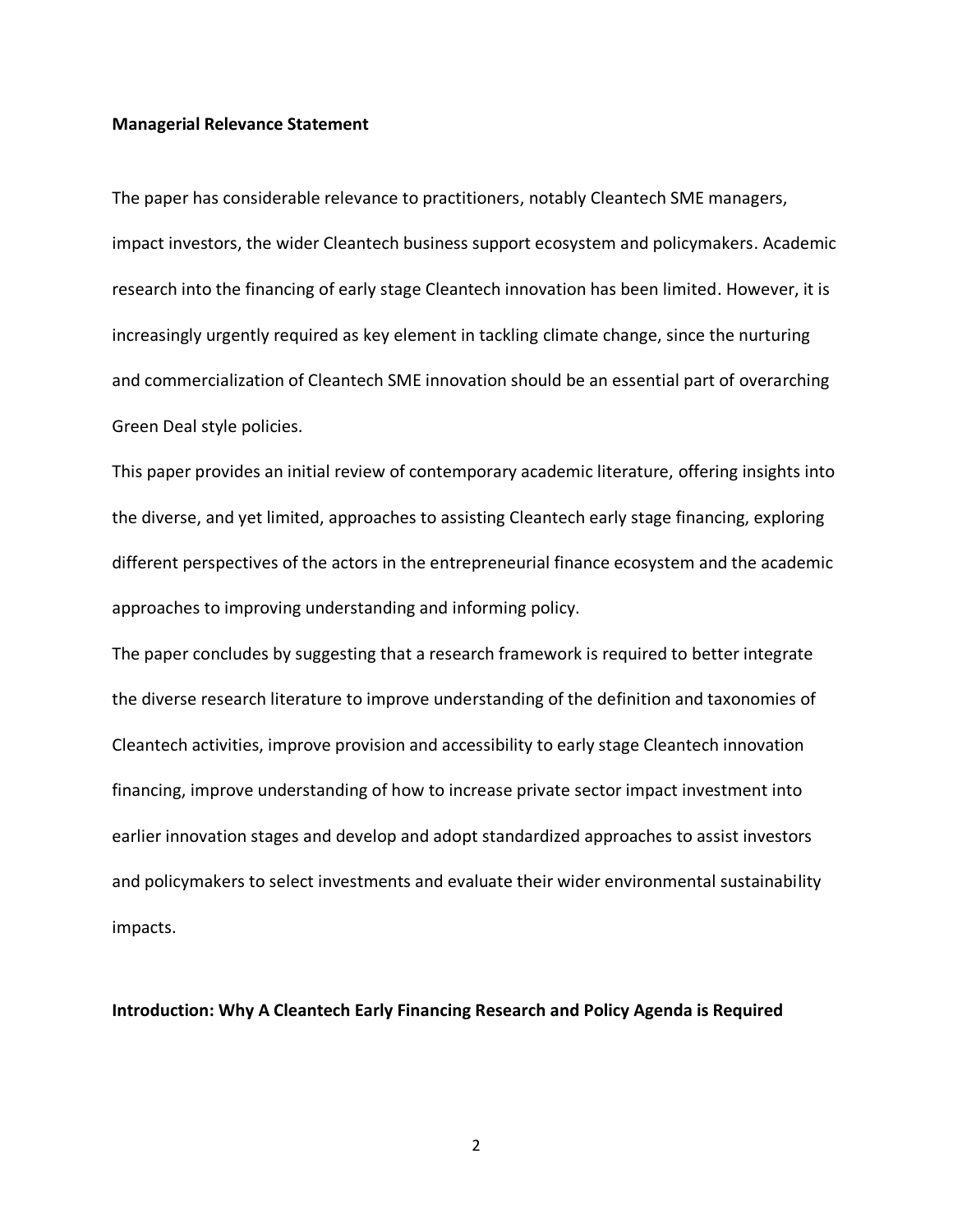The threats of climate change require innovations in Cleantech to help the transition to a low carbon circular economy. SMEs innovating with cleantech in a range of sectors can provide solutions, but there is currently a finance gap. This paper sets out a research agenda to build evidence about this gap and potential solutions.

Whilst environmental issues first surfaced at the United Nations Conference on the Human Environment in Stockholm in 1972, arguably only since the Paris 2015 agreement to reduce greenhouse gas emissions have there been significant efforts globally to ensure that industrial carbon emissions do not peak above a 2°C rise in temperature and prevent climate change catastrophe (Climate Focus, 2015). The urgency to scale up action has never been greater. Society has a narrowing window of just over a decade (by 2030) to implement radical reductions (45-50%) in global greenhouse gas emissions. Realizing this target will require a speed of global decarbonisation six times faster than has been achieved thus far (Bernstein et al, 2017; EIT Climate-KIC, 2018) and entail an industrial transition to net zero emissions in Europe by 2050 the very latest (Wyns et al., 2019; Clift, 2007).

The prevailing 'neoliberal', Friedman (1970) - type policies of deregulation and light touch governance are being challenged. Whilst they encouraged private business growth and proliferation of small and medium-sized enterprises (SMEs) during the post 1970s deindustrialisation era, they are now increasingly under scrutiny (Gazheli et al, 2016).

Left to its' own devices, the market appears unlikely to adjust quickly enough to progress to a low carbon economy in time to address the Paris agreement, never mind the more ambitious calls, such as by Finland and Norway for carbon neutrality in the next two decades (The New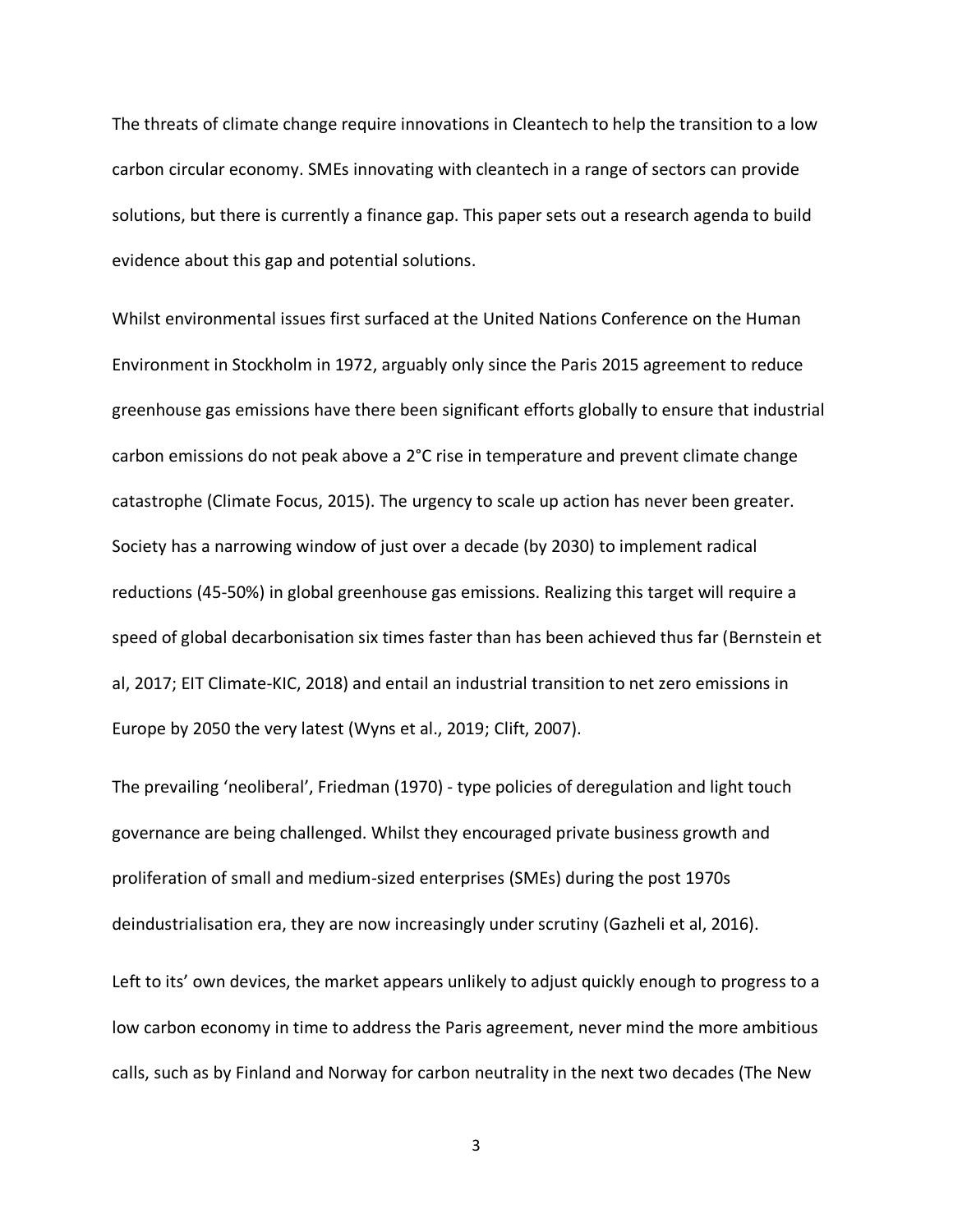York Times, 2019). In this paper we examine the problem of early stage Cleantech funding. These are typically SMEs that are developing low carbon technologies leading to climate change 'green' efficiencies across a wide range of sectors, including renewable energy, transport, recycling, advanced manufacturing, construction, food and biotech (Polzin, 2017; Owen et al, 2019).

The dilemma of market growth and greenhouse gas emission is widely believed to be addressable through green technology innovations such as renewable energy supplies and efficient end-use (Du and Li, 2019; Knuth, 2018). By that reducing CO2 emission significantly and alleviate grave impacts of climate change. We argue that cleantech SME innovation financing should be an essential cornerstone of policies to tackle climate change, since such businesses have the potential to develop globally significant game changing technologies to address future low carbon economic requirements if they can successfully scale their business model (Owen et al, 2019; Lerner 2010, 2012, Popp, 2012).

Yet, despite this need, insufficient financing exists (Cumming et al., 2017). Through a recent review of the academic literature we demonstrate that this is an under researched area and neglected by public policy, which has tended to focus on larger scale energy and infrastructure projects (Hafner et al, 2020; Mazzucato and Semieniuk, 2018). We conclude by setting out a research agenda to underpin this much needed area of policy development.

#### **The problem with early stage Cleantech funding**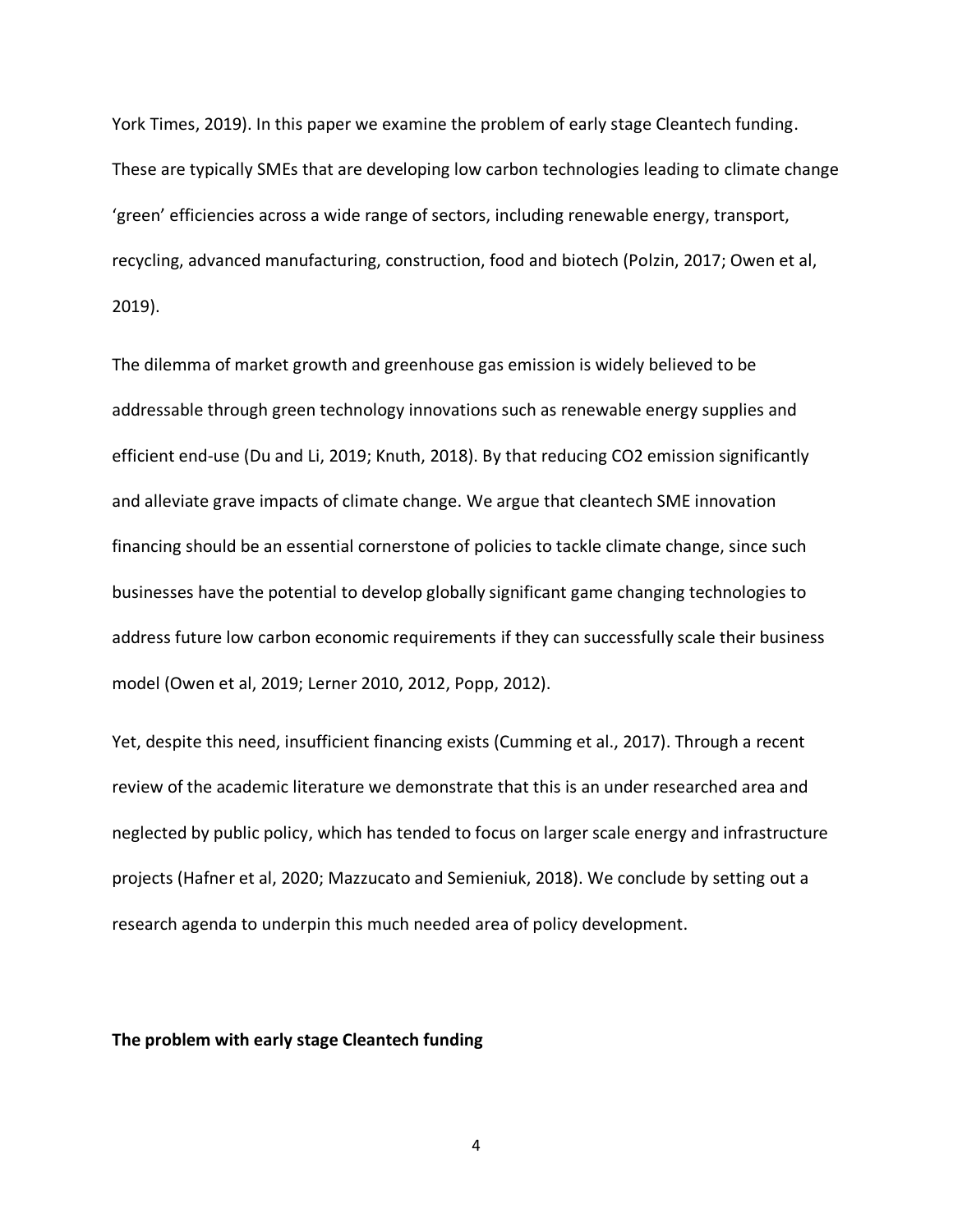Essentially, market failures exist in the early stage Cleantech financing market. These are driven by a combination of information asymmetries and the under-valuation of social and environmental benefits (Owen et al, 2019). Put simply, the balance of risk versus reward is tipped against Cleantechs - the key businesses that are developing low carbon innovations to address climate change (Polzin, 2017). Furthermore, that balance becomes more extreme against smaller, earlier stage innovative businesses that lack a track record and collateral (Carpenter and Petersen, 2002). Yet, as an abundance of SME innovation finance studies demonstrate (Owen et al 2019, 2019a; Lee et al, 2015, North et al, 2013; Lerner, 2012, 2010) these key innovation actors have potential to make significant contributions to sustainability transitions in a wide range of sectors, such as energy, transport, recycling, construction, advanced manufacturing and engineering, food and biotech (Polzin, 2017; Owen et al, 2019). Within more mature finance markets, there has been a considerable rise in environmental impact investing, spurred by a combination of raised climate change awareness and post Global Financial Crisis innovations in entrepreneurial finance. These have included crowdfunding and peer to peer lending, green bonds, accelerators, new forms of business angel funding and seed venture capital, asset finance and blockchain approaches (Owen et al, 2019, 2018; Lehner et al, 2019). Arguably, government policies have been light touch and limited, with early stage, small venture investor tax breaks such as those in the UK and Republic of Ireland, encouraging private investment, but potentially skewing investments towards shorter term digital technologies (funding 'digitech' companies specializing in software and online solutions) which offer faster returns (Baldock and Mason, 2015). More needs to be done to encourage, legitimize and

5

mainstream impact investing (Lehner et al, 2019) and to demonstrate to both investors and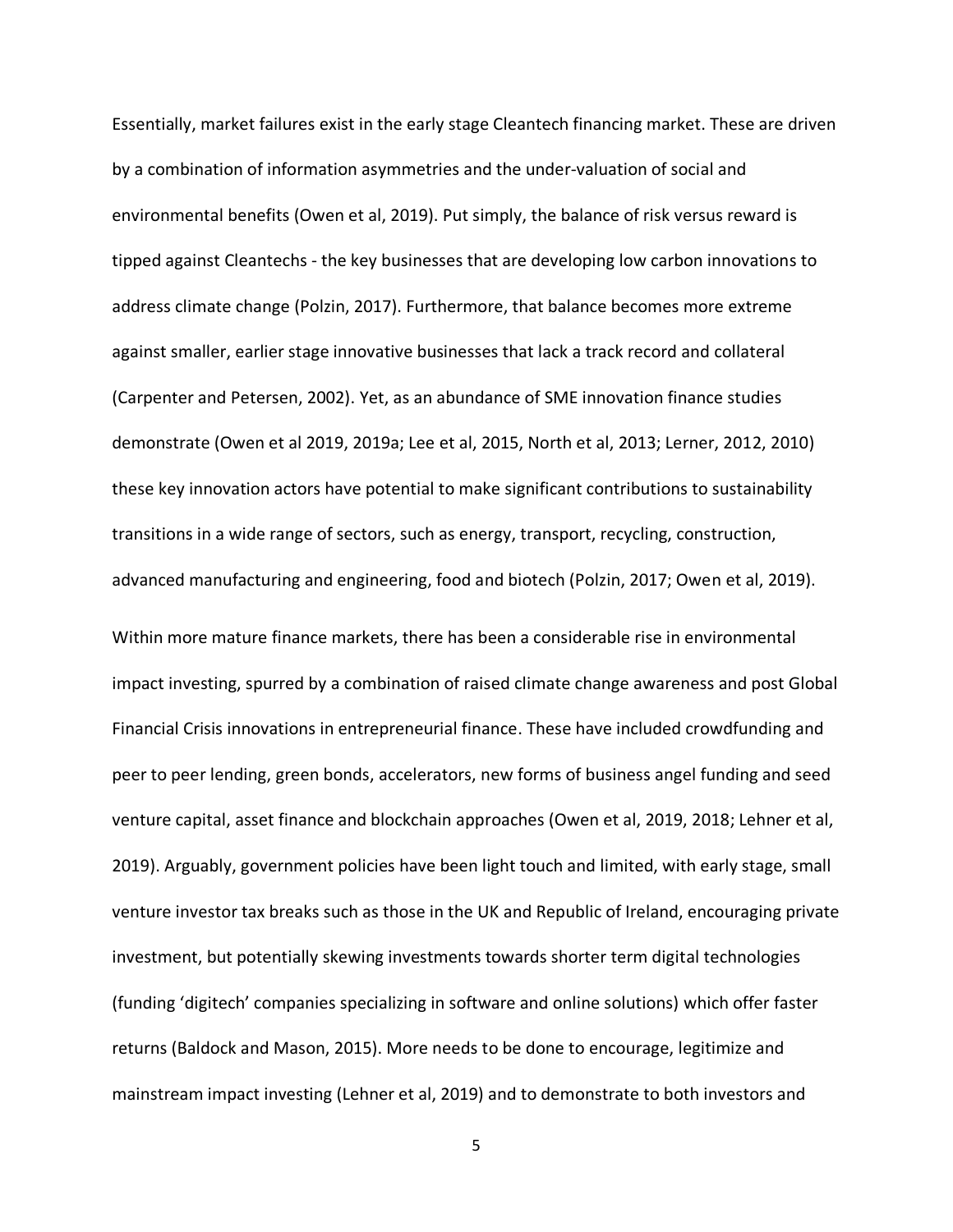policymakers that investments are contributing to creating a low carbon circular economy and therefore contributing to a net reduction of greenhouse gas emissions and reaching the climate goal (Rizos et al, 2016).

From an environmental impact investor's perspective there is limited knowledge of how innovation will reduce carbon emissions and there is often insufficient remuneration to build a strong business case for investment. This situation is exacerbated when, as is frequently the case with Cleantechs, the innovation is long horizon, capital intensive and very high risk (Rowlands, 2009; HM Treasury, 2017). This scenario inevitably results in under investment, particularly in earlier higher risk and longer horizon investments where funds may be locked-in for five or more years, with considerable uncertainty (Gaddy et al, 2017). These factors are contributing to an enormous, highly challenging funding gap. At a global level, the study by UNFCC (2014) calculated this gap to be in the region of \$70bn plus.

Those calling for rapid government actions, which include declarations of climate emergencies and Green New Deals (The Guardian, 2019) are becoming aware of the enormity of the task and wide-ranging potential mitigation steps required (Kern et al, 2019). Whilst there is growing consensus that there is a need for policy intervention, there is also a confusing and complex array of policy responses and instruments (Owen et al, 2019, 2018) which currently lack coherency. There is, therefore, a need for further research to generate bridges between innovation, finance and policy studies (Owen et al, 2019; Kern et al, 2019) and inform policy development of the boundary spanning and more co-ordinated response required to encourage environmental impact investing and a clearer pathway to global low carbon and circular economy solutions (Lehner et al, 2019; Rodriguez et al, 2020).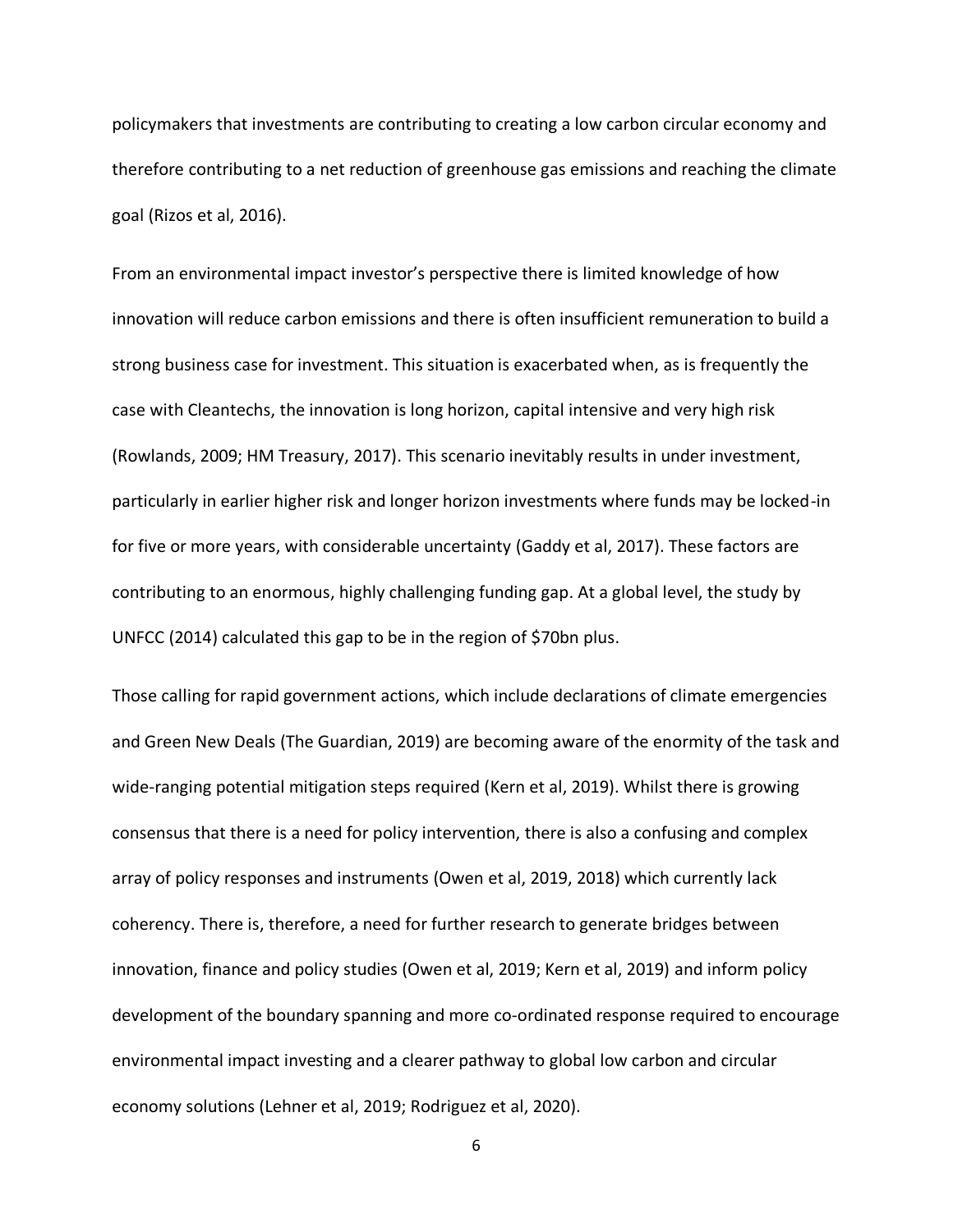Existing green finance has been growing with the greater focus for national policies and international collaborations (World Bank and European Union) on leveraging private sector finance for larger scale infrastructural transport and energy projects (Owen et al, 2018). For example, the UK government-backed Green Investment Bank raised £12bn in government and private co-finance between 2012-17, much of which led to the rapid development of the UK wind farm sector (National Audit Office, 2017). Furthermore, the announcement of a UK Green Investment Strategy (HM Government, 2019) and Green Investment Institute, proclaiming globally leading green finance policy, makes scant reference to supporting impact investment funding for early stage Cleantech SME innovation (Gaddy et al, 2017; Bürer and Wüstenhagen, 2009). Other examples from Europe show similar lack of attention to the financing requirements of Cleantechs. For example, in Republic of Ireland, less than 1% of all Enterprise Ireland's venture capital funding activity was invested in cleantech in 2017 (Enterprise Ireland, 2017). Furthermore, the European Union's recently announced Green Deal (EU, 2020) follows a similar pattern to that of the UK strategy, with focus on infrastructure spending for just transition to a greener economy through transforming coalfield industries and, lowering energy bills and applying new green technologies to existing business activities.

#### **The research gap**

There has been a limited amount of research in the area of early stage Cleantech SME impact investment, but it is spread across many different disciplines and subject areas. To get an overview of the subject area, we reviewed the literature using Scopus (the largest global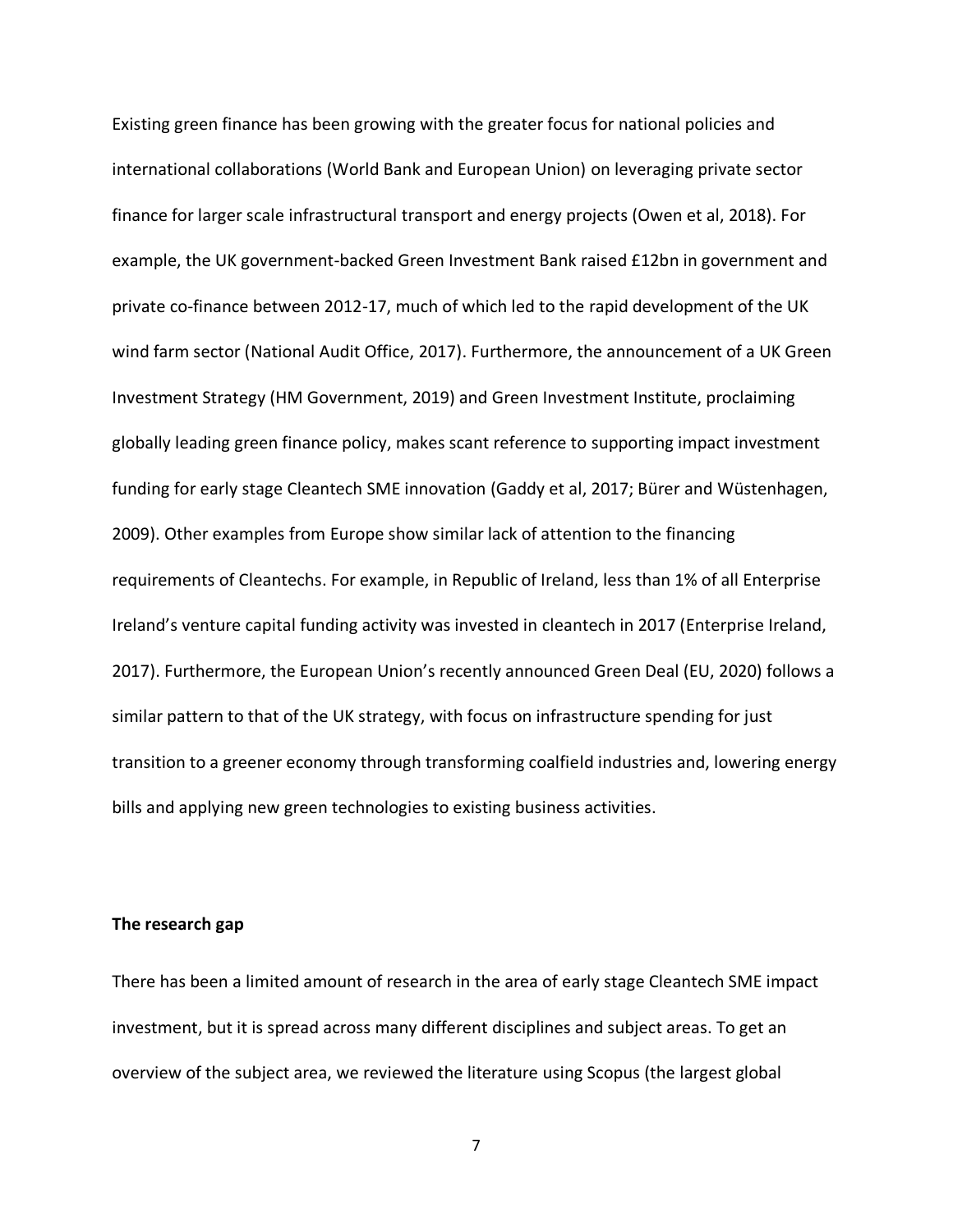database of peer reviewed literature and abstracts). Taking consideration of issues around the contested nature of Cleantech definition (Bochen, 2015; Polzin, 2017), sustainability (Polzin, 2017) and environmental impact investing (Lehner et al, 2019) we adopted a broad search criteria, to include the following word search strings:

Finance\* AND (start-up\* OR early-stage OR venture-capital) AND (green\* OR renewable\* OR clean-tech\* OR environment\* OR sustainab\*).

This produced 50 peer reviewed articles published in the last decade (from 2010 onwards) where abstracts addressed Cleantech SMEs' finance (a further 24 articles addressed sustainable finance for larger businesses). Using a snowballing process, an additional 15 relevant peer reviewed papers referred to in other work were added.

| <b>Scopus Search (abstract content results)</b>              | <b>Number of Articles</b> |
|--------------------------------------------------------------|---------------------------|
| Sustainable (impact) investment and early stage (innovation) | 31                        |
| Sustainable investment, early stage and policy               | 19                        |
| <b>Snowballing</b> (additional relevant articles)            |                           |
| Sustainable investment and early stage                       | 4                         |
| Sustainable investment, early stage and policy               | 11                        |
| Total                                                        | 65                        |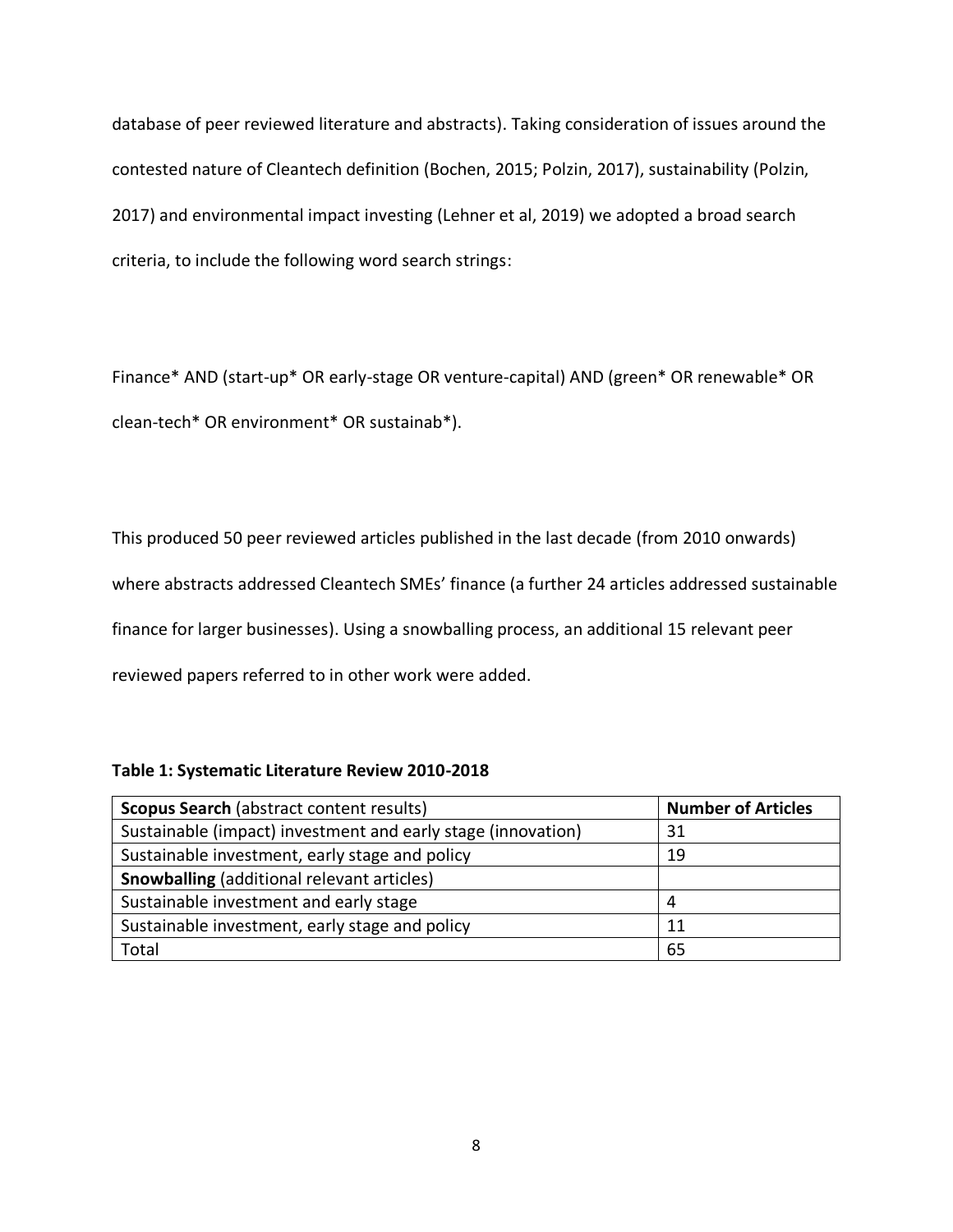What is immediately apparent from this search is the small number of directly relevant articles, and that under half are policy orientated (Table 1). There is also an indication of the interdisciplinary nature of the research required to tackle this subject. This includes entrepreneurial finance and wider business support ecosystems (Neumeyer and Santos, 2018) and innovation finance systems (Polzin, 2017), consideration of green definitions and alternative business models (Bocken, 2015; Rizos et al 2016), venture capital policy (Cumming et al, 2017) and wider public policy analysis (Mazzucato and Semieniuk, 2018), sector analysis with considerable focus on renewable energies (Gaddy et al, 2017; Lam and Law, 2018), institutional perspectives (Georgeson et al, 2014) and behavioural finance from entrepreneurial (Bergset, 2015) and different investor perspectives (Moon and Hwang, 2018). The literature also predominately examines mature SME markets in Europe and North America, with a few exceptions which discuss emerging markets (Biekpe, 2004). The wider emerging markets literature focuses on financing larger-scale renewable projects (Gramkow and Anger-Kraavi, 2018; Owen et al, 2018). The sample includes articles from a wide range of journals, further highlighting the dispersed and emergent nature of this discourse with multiple articles from Energy Policy, Journal of Cleaner Production, Sustainability and Venture Capital, amongst many others.

More specifically, this initial literature review provided very limited evidence of papers developing more integrated Green Deal type frameworks for policy support to assist innovative Cleantech SMEs (Owen et al, 2018; Mazzucato and Semeniuk, 2018). Casting our net more widely to include recent policy literature, Owen et al (2019) provide seed ideas for targeted Green Deal policy support to early stage innovative Cleantechs. Drawing on UK lessons in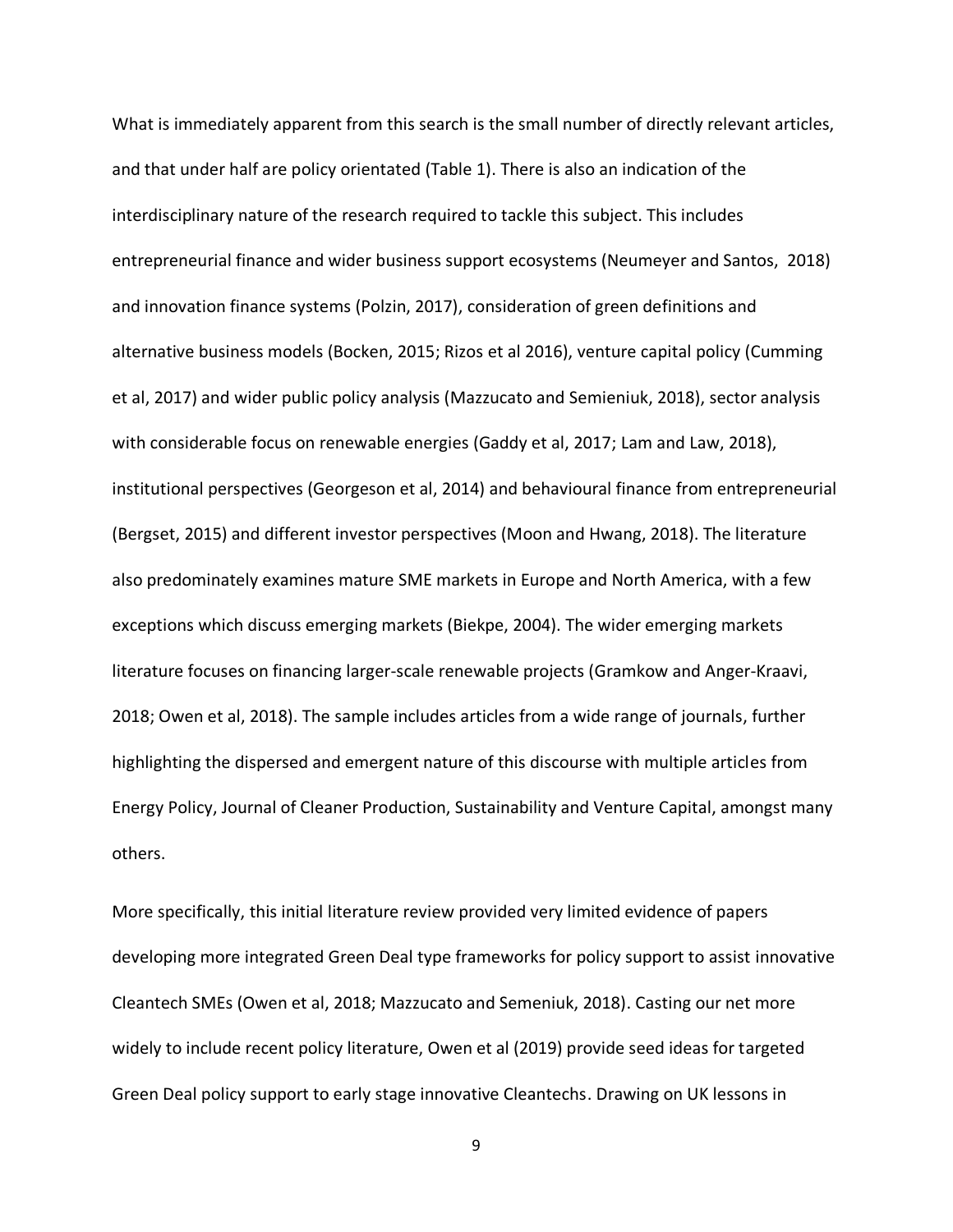stimulating public-private co-financed venture capital policy, they demonstrate triple bottomline commercial, and socio-environmental benefits; notably in CO2 reduction and Cleantech patent generation and wider spillovers to greening supply-chains and broadening the UK's Cleantech R&D base. Sonnenschein's (2016) examination of lessons from Nordic countries (who are leading the way in achieving carbon neutrality), found that Cleantech innovation finance policy evaluation was little developed, with no standard accepted approach. His structured analysis of key performance indicators suggested that a key measurement is metric tons (Mt) of CO2 emission savings, but that this was only partially accepted. Whilst data at the macro national level, in terms of CO2 GDP intensity, has some robustness, key problems were encountered at the micro policy level. These notably include time-lags, reliance on estimations, lack of more rounded circular economy considerations and inconsistencies and manipulations in evaluations (referring to the problems of calculating return on investment (RoI) for longer horizon Cleantech investments). Kravchenko et al. (2020) highlight the problems of adopting key performance indicators (KPIs) to measure circular economy impacts, finding 270 potential KPIs which have been applied to larger manufacturing company activities in highly nuanced and different ways according to industry activity. They point to useful KPIs based around energy and material consumption throughout production, product life, repair, repurposing and recycling. Furthermore, Rodriguez (2020) makes a compelling argument for policy to consider both the ecological measure of increased renewable energy intensity (i.e. CO2 reduction in the national energy grid) and energy efficiency (i.e. producing more from a unit of energy).

### **Conclusions: Setting the agenda for future research**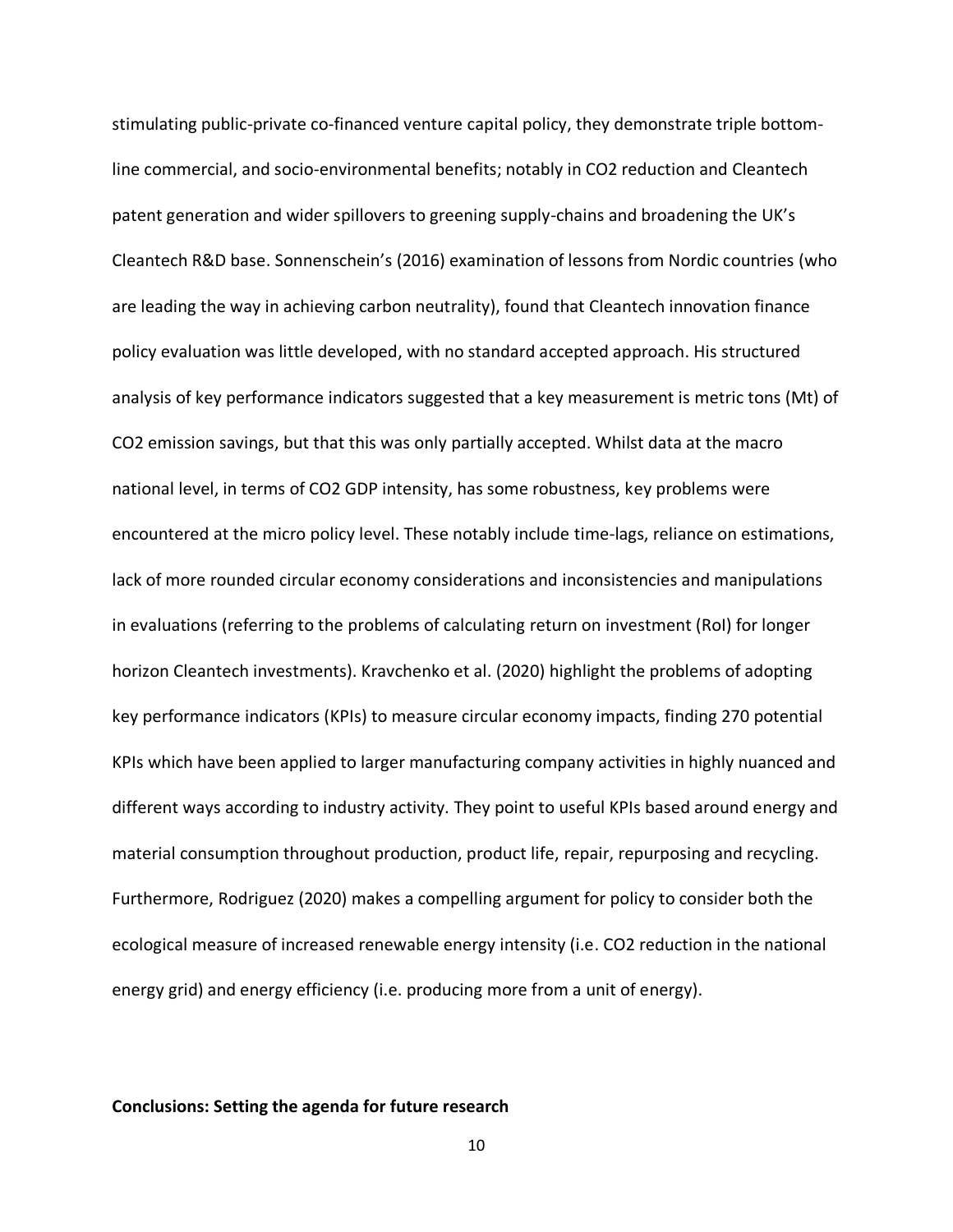The need for a clear research and policy agenda to assist early stage Cleantech financing has never been greater. These businesses hold important keys to unlocking vital globally game changing technologies to tackle climate change. Our review of recent academic literature demonstrates considerable current deficiencies, but also helps to identify some avenues for further research.

**Table 2: Scopus Systematic Literature Review of Key Search Terms (2000-2020)**

| <b>Search Term</b>                    | <b>Number of Relevant Articles</b> |
|---------------------------------------|------------------------------------|
| Cleantech                             | 11                                 |
| Low carbon metrics                    | 86                                 |
| Low carbon economy                    | 32                                 |
| Environmental impact metric/indicator | 47                                 |

Note: Relevant articles were obtained through screening Scopus search returned papers by key words and abstract content review.

Concerned by these apparent deficiencies we conducted an updated Scopus literature review of peer reviewed articles for key search terms relating to Cleantech, low carbon metrics and economy and environmental impact metrics and indicators during the last two decades (Table 2). The paucity of literature relating to Cleantech was demonstrated by the return of just 41 papers, which was further refined to just 11 papers where key words and abstracts demonstrated relevance to SMEs and/or impact finance. Several studies look at the role early stage Cleantech companies can play in the transition towards a low carbon green economy (e.g. Gosens, Lu and Coenen, 2015; Knuth, 2018; Hillman et al, 2018) or how Cleantechs crowdfund (Cumming et al, 2017a), and which policy approaches align best with such alternative funding (Bürer and Wüstenhagen, 2009). However, none of them effectively proposes policy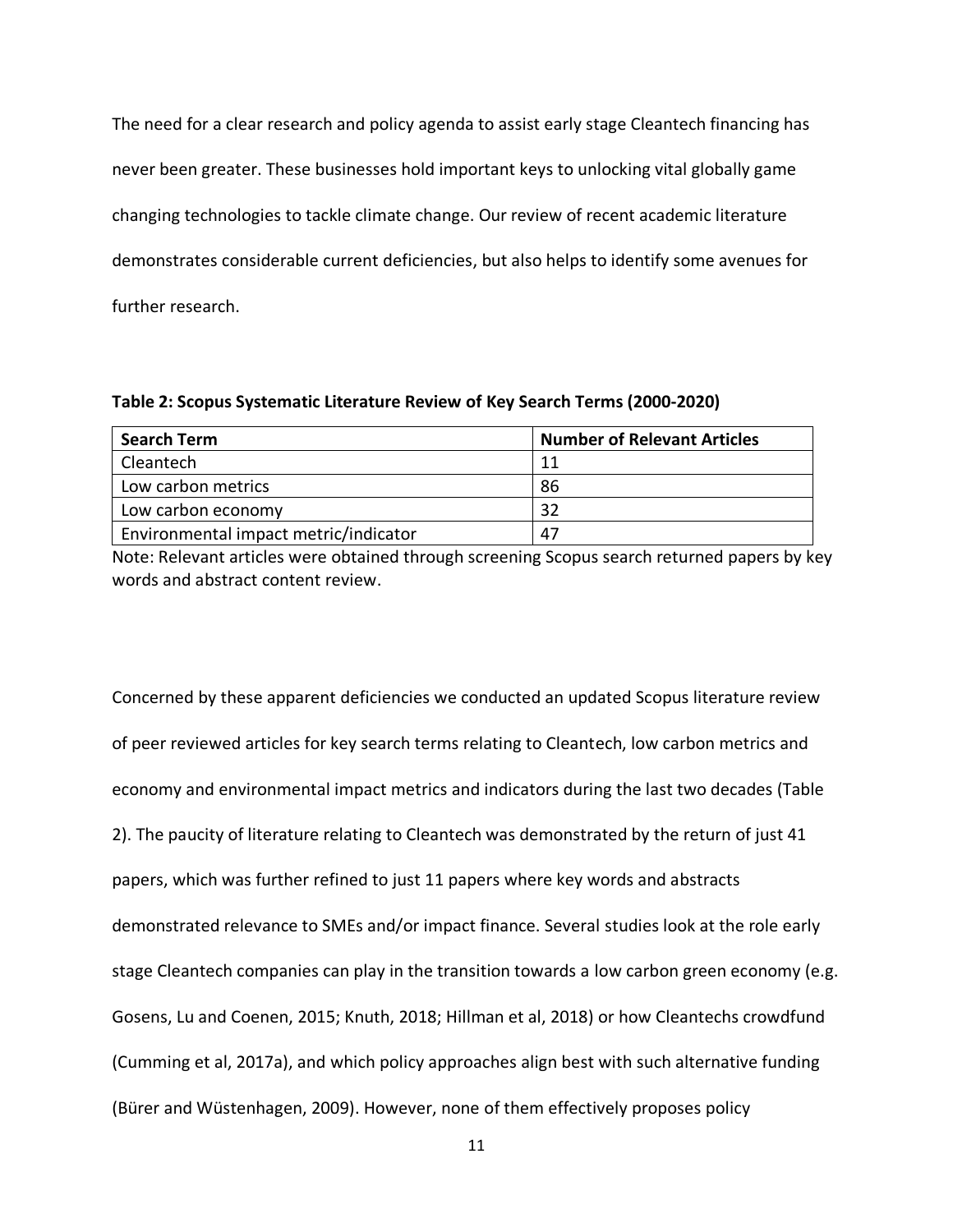approaches that address the funding gaps given their complex company structure and processes. Paradoxically, there are larger numbers of papers that are relevant in terms of proposing environmental and low carbon economy metrics and KPIs, but these almost exclusively focus on larger companies and on matters such as policy regulation.

The review revealed complexity in developing effective metrics to assist policy approaches. Current environmental impact indicators are highly divers, presenting companies, including SMEs, with a vast and confusing variety of choice. Some recent papers offer an overview of the types of topics (e.g. strategic approaches, energy impacts, circular economy considerations) that are deemed relevant in practice and research (Lou et al, 2019). Other papers analyse potential indicators (Kravchenko et al., 2020), but most provide nascent, yet very detailed insights into specific industries such as manufacturing, marine or oil. While all of these studies have the potential to add to a broader agenda, to date no study has delineated a sector-specific guideline on how to select relevant key indicators.

Hence, based on the above, we outline the following potential research directions: First, there is a need for greater understanding of Cleantech business typologies and their different financing needs (Corona et al, 2019; Bjornali and Ellingsen, 2014). For example, longer horizon, larger capital-intensive early stage investing is problematic, but which business models and approaches are more likely to attract investors and to succeed? What challenges do different types of cleantech ventures face for example emerging circular economy (Blomsma and Brennan, 2017) start-ups and SMEs?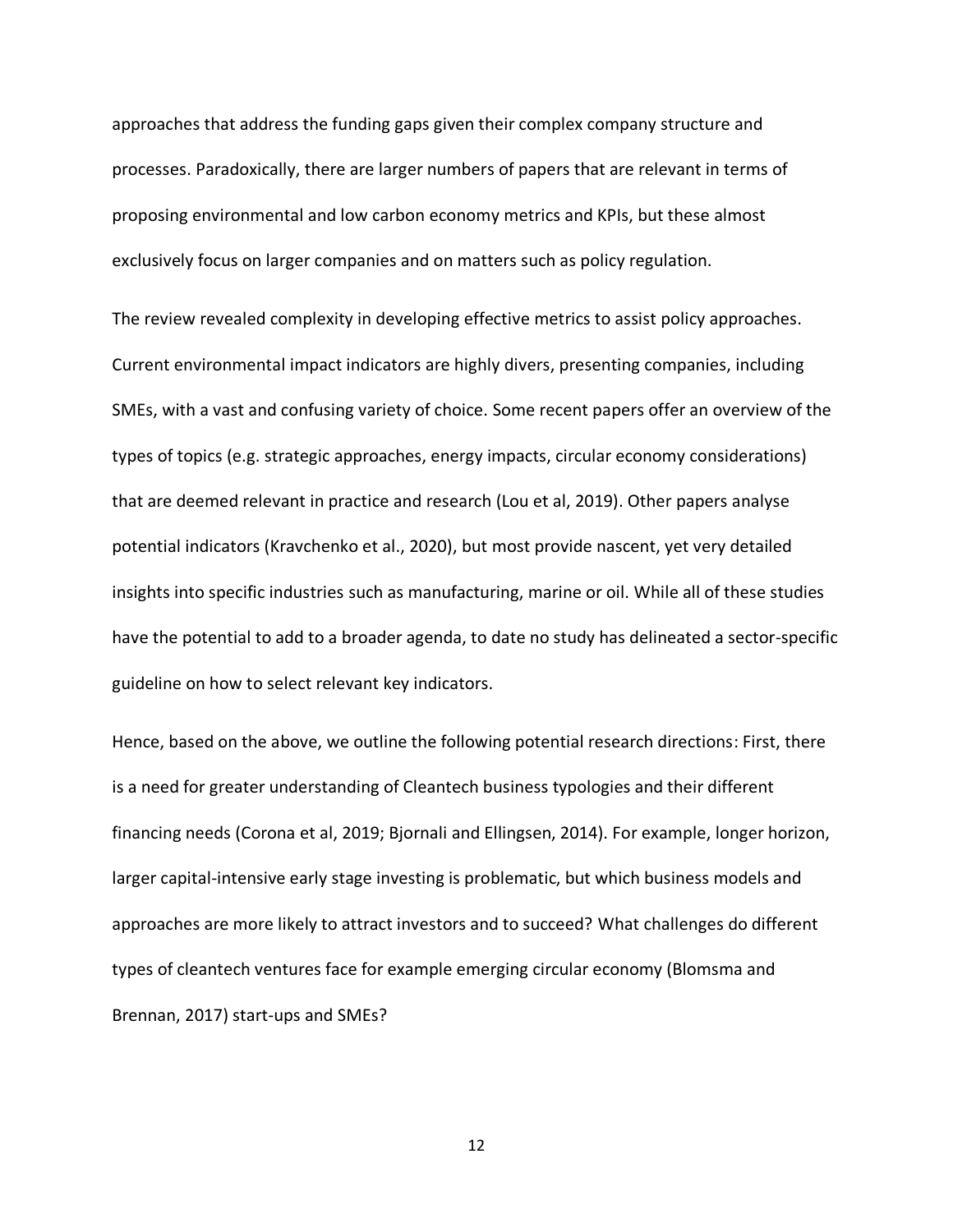Second, flowing from the first point, there is a need to develop a systems view that on the one hand maps early stage finance providers to cleantechs – to create a flowing green finance escalator (Owen et al, 2018; 2019) - but also takes on board the range of associated institutional, technological and policy/regulatory support functions to facilitate innovation development (Binz and Truffer, 2017). Borrowing from the literature on green niches (Smith, 2007) and policy mixes (Kern et al, 2019): What are the appropriate frameworks and actors in different institutional and cultural markets, at different levels of maturity?

Third, there is a gaping deficit in our understanding of how to encourage the significantly larger levels of private impact investing required to enable early stage cleantech innovators to impact on climate change. Public policy is often criticized for under-performing (Cumming et al, 2017) and skewing the market in unintended ways (Baldock and Mason, 2015). There appear to be two important strands here. On the one hand greater knowledge is required about the behaviours of investors and entrepreneurs (Bergset, 2018) to inform on the other hand which policies and nudges are most appropriate, taking into account different market circumstances? Fourth, Owen et al (2018; 2019) call for improved policy evaluation metrics, which take into account the full impact of cleantech investments, versus non cleantech. Rizos et al (2016) highlight financial challenges facing emerging circular economy start-ups and SMEs (a particular sub-set of clean-tech) , whilst Owen et al (2019) start to consider what investor metrics and approaches are best suited for early stage investors and Lehner et al (2018) combine accounting practices with questions around what legitimizes investing?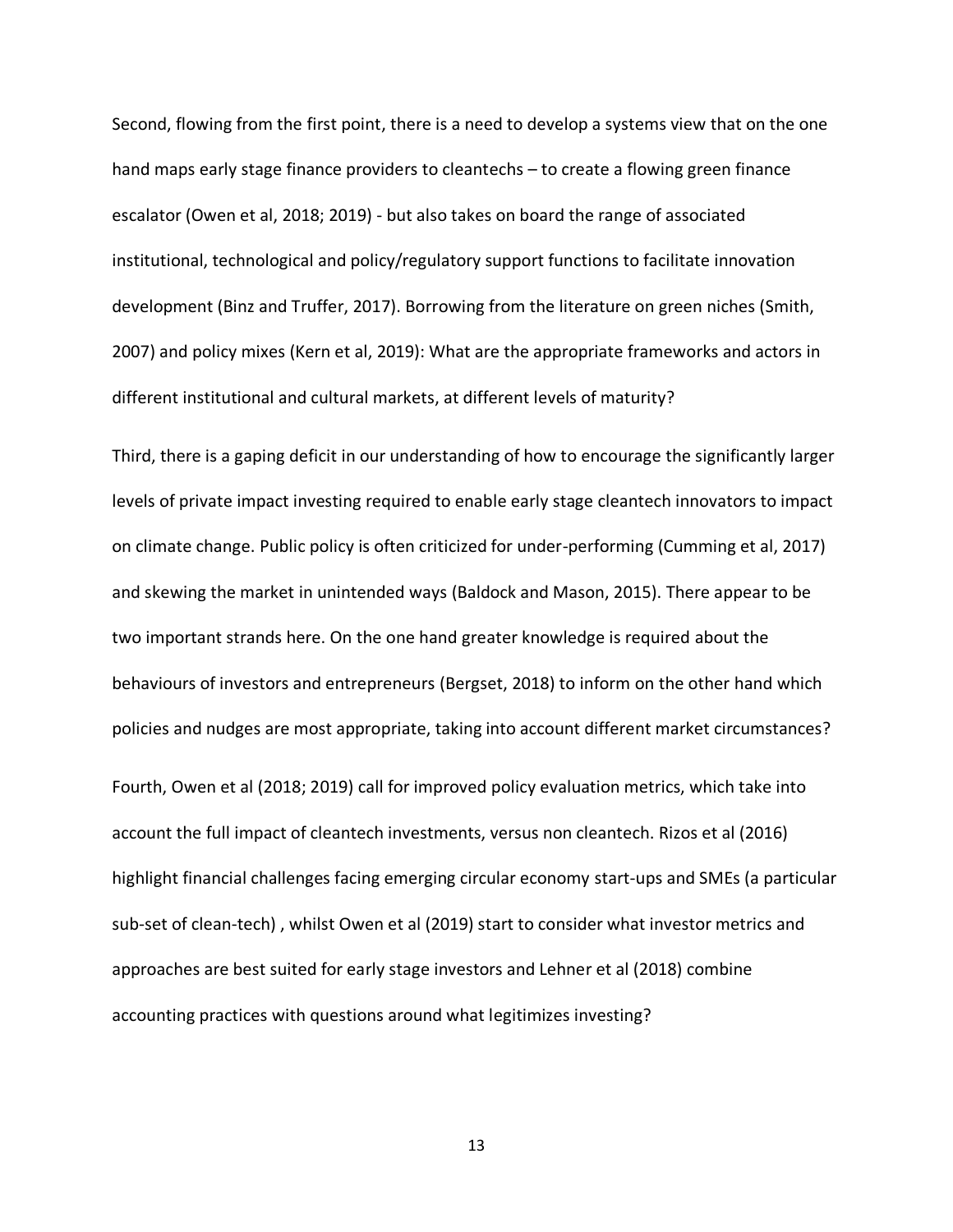Finally, given the increasingly global financing economy Brandstetter and Lehner (2015) pose the question as to what is required to encourage cross-border standards, harmonization and cohesion to encourage the flow of inward investment to Cleantechs. Ultimately what are the best solutions for local, national and international markets to achieve a global low carbon circular economy?

## **Note: IEEE Transaction on Engineering and Management has a call for papers concerning this issue:**

## **Entrepreneurial Finance for Green Innovative SMEs**

**[https://www.ieee-tems.org/2019/03/03/call-for-papers-entrepreneurial-finance-for-green](https://www.ieee-tems.org/2019/03/03/call-for-papers-entrepreneurial-finance-for-green-innovative-smes/)[innovative-smes/](https://www.ieee-tems.org/2019/03/03/call-for-papers-entrepreneurial-finance-for-green-innovative-smes/)**

## **References**

Baldock, R. and Mason, C. (2015) UK Government Equity Schemes, Post GFC: The roles of the Enterprise Capital Funds and Angel Co-investment Fund in the new UK finance escalator, *Venture Capital,* 17 (1-2), 59-86

Bergset, L. (2015) The Rationality and Irrationality of Financing Green Start-Ups. Administrative Sciences 5, 260-285

Bernstein, L., Bosch, P., Canziani, O., Chen, Z., Christ, R., and [Riahi,](http://pure.iiasa.ac.at/view/iiasa/250.html) K. (2008) IPCC, 2007: Climate Change 2007: Synthesis Report. Geneva: Inter-governmental Panel on Climate Change (IPCC), ISBN 2-9169-122-4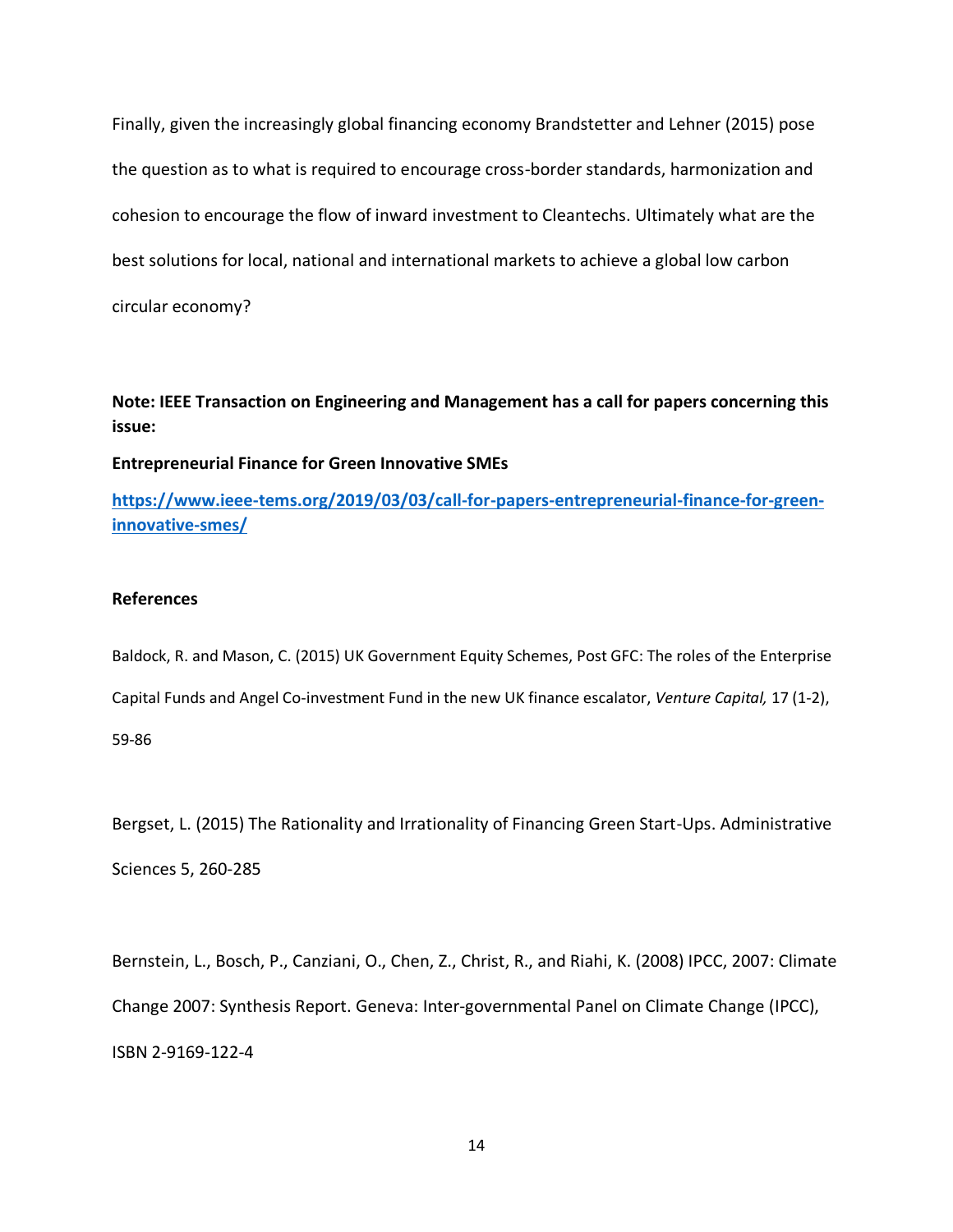Biekpe N. (2004) Financing small businesses in sub-Saharan Africa: Review of some key credit lending models and impact of venture capital provision.

Binz, C, Truffer, B. (2017), Global Innovation Systems—A conceptual framework for innovation dynamics in transnational contexts. Research Policy 46(7), 1284-1298

Bjornali, E. and Ellingsen, A. (2014), Factors Affecting the Development of Clean-tech Start-Ups: A Literature Review, Energy Procedia 58, 43-50

Blomsma, F. and Brennan, G. (2017) The emergence of the Circular Economy: A new framing around prolonging resource productivity. Journal of Industrial Ecology – Special Issue: Exploring the Circular Economy, 21 (3), June, 603-61[4 https://onlinelibrary.wiley.com/doi/full/10.1111/jiec.12603](https://onlinelibrary.wiley.com/doi/full/10.1111/jiec.12603)

Bocken, N.M.P. (2015) Sustainable Venture Capital – Catalyst for Sustainable Start-up Success? *Journal of Cleaner Production*, 108, 647-658

Brandstetter, L. and Lehner, O. (2015) Opening the Market for Impact Investments: The Need for Adapted Portfolio Tools. Entrepreneurial Research Journal 5(2), 87-107

Bürer, M. J., and Wüstenhagen, R. (2009) Which renewable energy policy is a venture capitalist's bestfriend? Empirical Evidence from a survey of international cleantech investors, Energy Policy 37, 4997-5006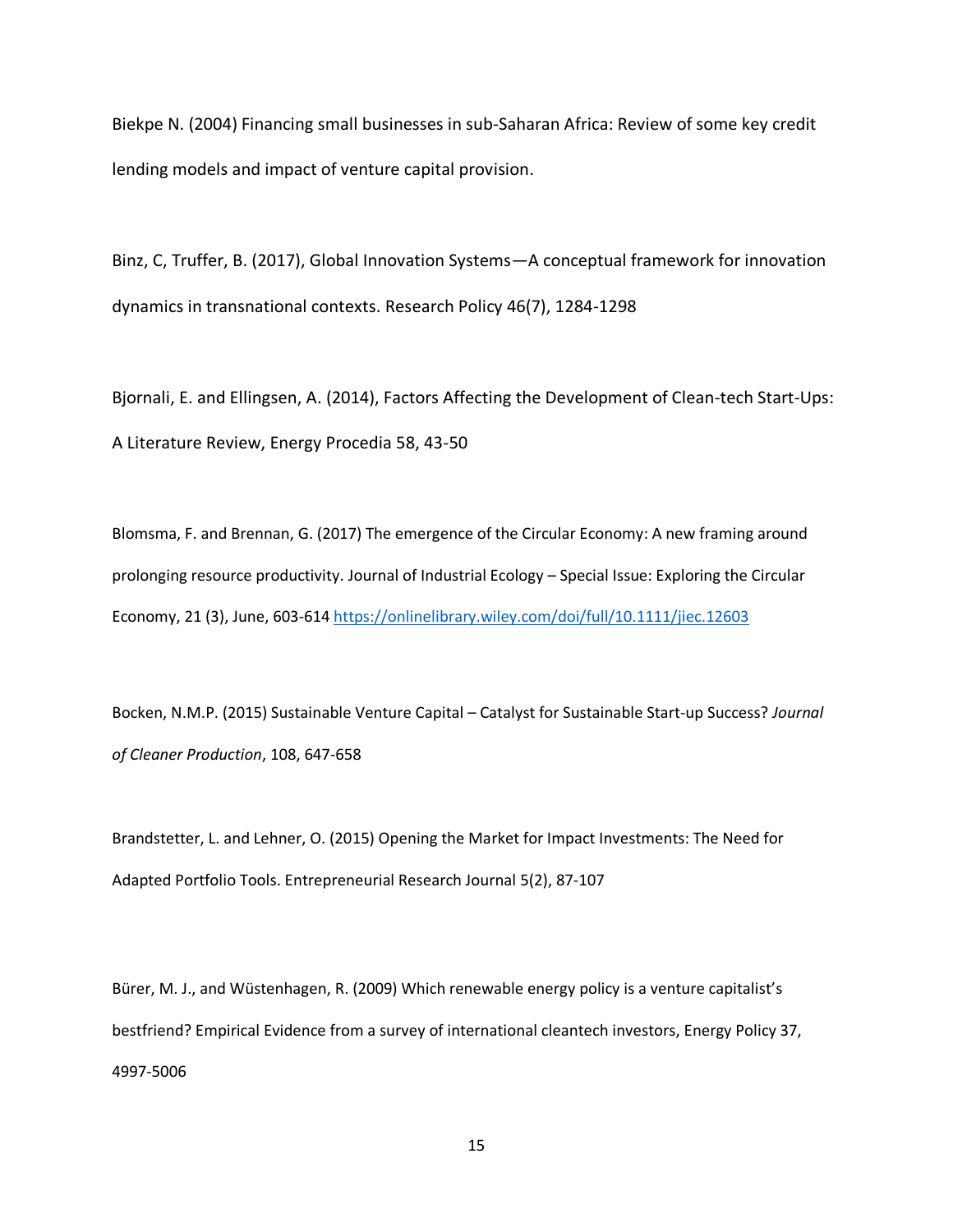Carpenter, R.E. and Peterson, B.C. (2002) Capital market imperfections, high tech investment and new equity financing. The Economic Journal 12, 54–72

Clift, R. (2007) Climate change and energy policy: The importance of sustainability arguments. Energy 32, 262-268

Climate Focus (2015) The Paris Agreement Summary. Released 28/12/2015, last accessed 03/03/2020 <https://climatefocus.com/sites/default/files/20151228%20COP%2021%20briefing%20FIN.pdf>

Corona, B,. Shen, L., Reike, D., Carreon, J.R. and Worrell, E. (2019) Towards sustainable development through the circular economy—A review and critical assessment on current circularity metrics, Resources, Conservation and Recycling 151, December, 104498

Cumming, D.J., Grilli, L. and Murtinu, S. (2017) Governmental and independent venture capital investments in Europe: A firm-level performance analysis. Journal of Corporate Finance, 42, 439-459

Cumming, D.J., Lebeouf, G. and Schwienbacher, A. (2017a), Crowdfunding Cleantech, Energy Economics, 65, 292-303

Du, K. and Li, J. (2019), Towards a green world: How do green technology innovations affect total-factor carbon productivity, Energy Policy, 240-250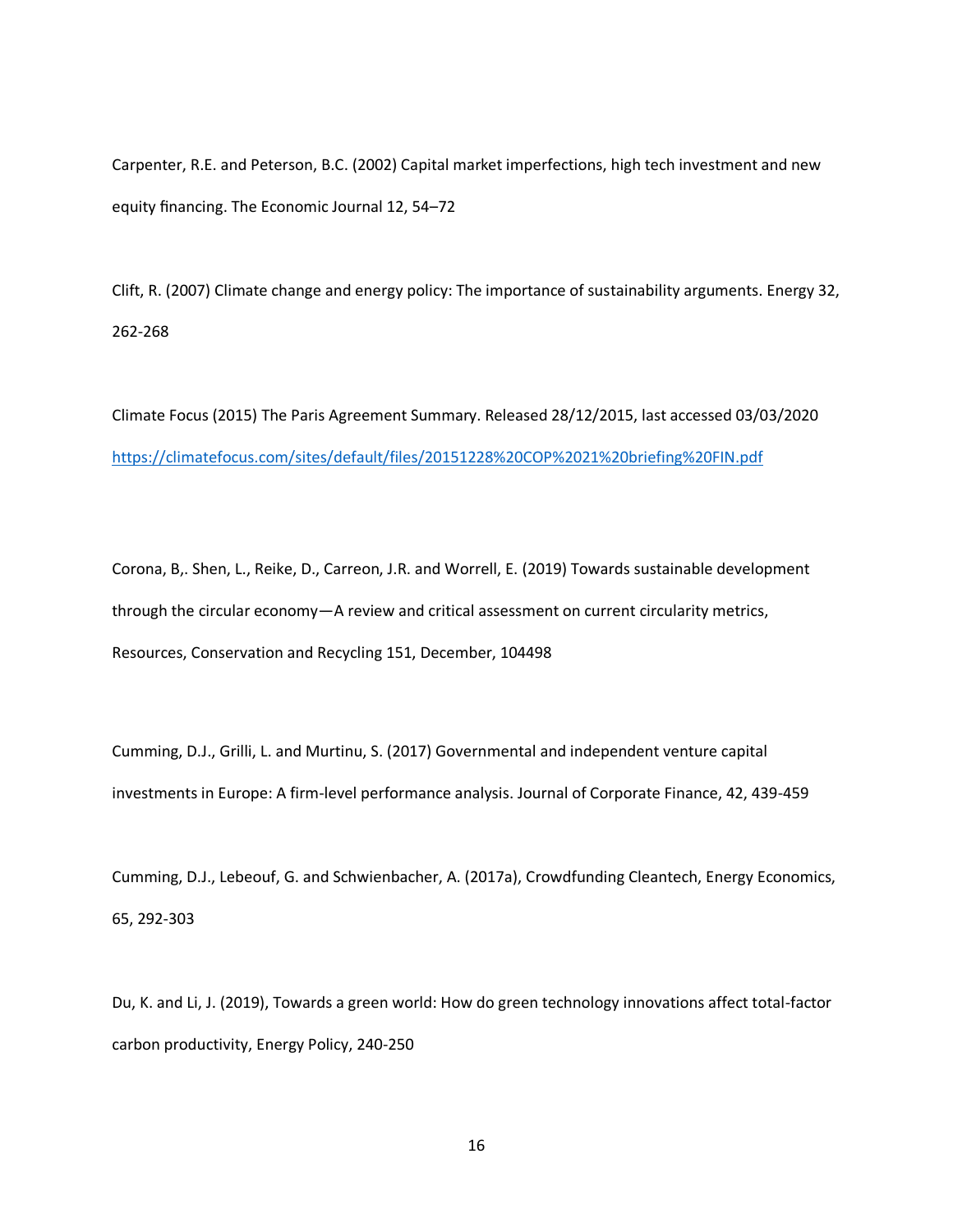EIT Climate-KIC (2018) *Transformation in Time: EIT Climate-KIC Strategy 2019-2022*. Available from: <https://www.climate-kic.org/news/transformation-in-time/>

Enterprise Ireland (2017) Seed and Venture Capital 2017 Report. Accessed 02/01/2020 [https://www.enterprise-ireland.com/en/Publications/Reports-Published-Strategies/Seed-and-Venture-](https://www.enterprise-ireland.com/en/Publications/Reports-Published-Strategies/Seed-and-Venture-Capital-Reports/2017-Seed-and-Venture-Capital-Report.pdf)[Capital-Reports/2017-Seed-and-Venture-Capital-Report.pdf](https://www.enterprise-ireland.com/en/Publications/Reports-Published-Strategies/Seed-and-Venture-Capital-Reports/2017-Seed-and-Venture-Capital-Report.pdf)

EU (2020) EU Funded Projects to Green the Economy. European Union Green Deal, available 14/01/2020, accessed 19/02/2020. [https://ec.europa.eu/commission/presscorner/detail/en/fs\\_20\\_37](https://ec.europa.eu/commission/presscorner/detail/en/fs_20_37)

Friedman, M. (1970) A Theoretical Framework for Monetary Analysis". [Journal of Political Economy.](https://en.wikipedia.org/wiki/Journal_of_Political_Economy) 78 (2), 193–238

Gaddy, B., Sivaram, V. and O'Sullivan, F. (2017) Venture Capital and Cleantech. Energy Policy 102, 385- 395

Gazheli, A., van den Bergh, J. C. J. M., and Antal, M. (2016), How realistic is green growth? Sectoral-level carbon intensity versus. Productivity, Journal of Cleaner Production 129, 449-467.

Georgeson L., Caprotti F., Bailey I. (2014) 'It's all a question of business': Investment identities, networks and decision-making in the cleantech economy. Geografiska Annaler, Series B: Human Geography 96, 2017-229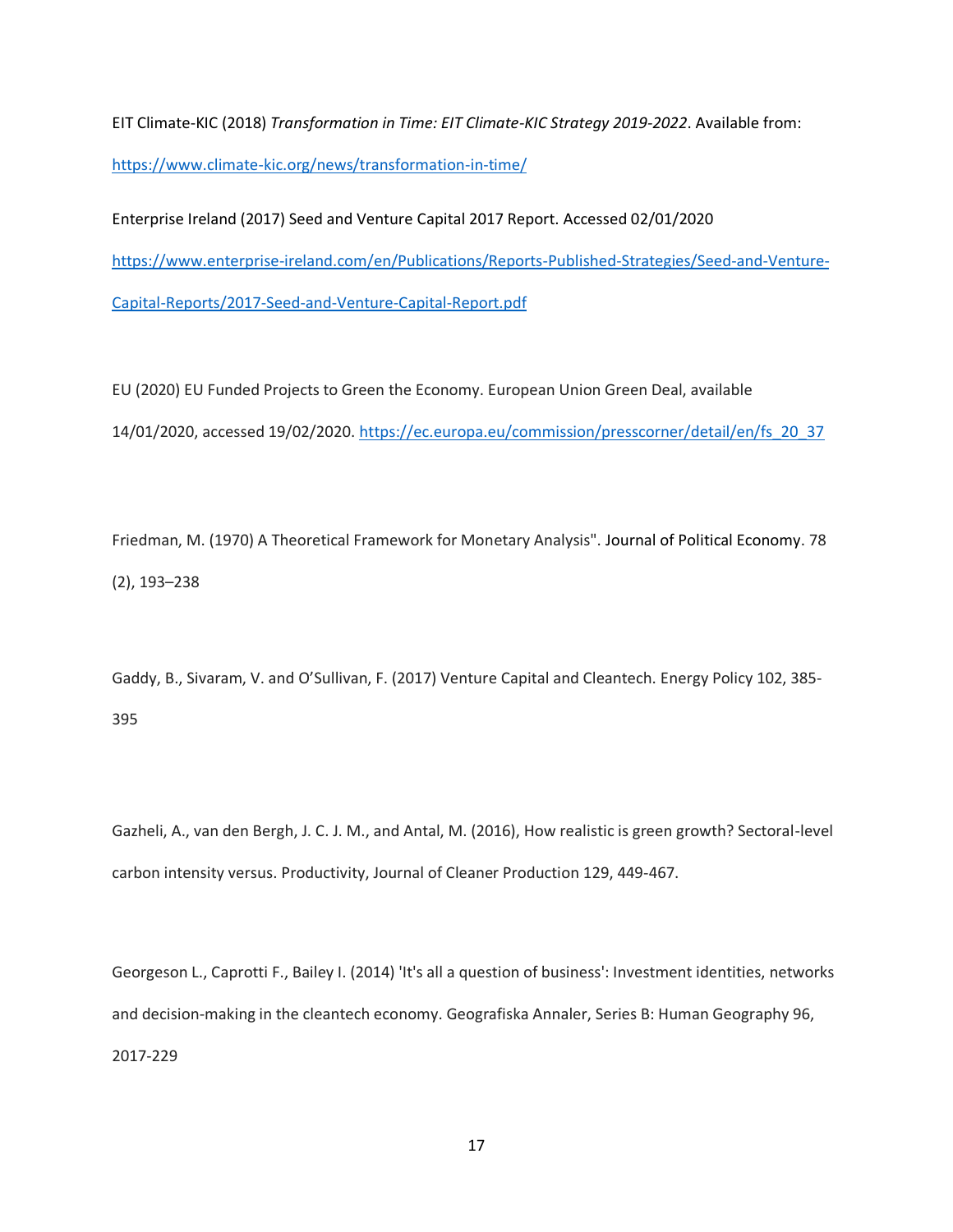Gramkow C., Anger-Kraavi A. (2018) Could fiscal policies induce green innovation in developing countries? The case of Brazilian manufacturing sectors. Climate Policy, 18, 246-257

Hafner, S., Jones, A., Anger-Kraavi, A. and Pohl, J. (2020) [Closing the green finance gap](https://www.sciencedirect.com/science/article/pii/S2210422419302849?dgcid=author)—A systems [perspective.](https://www.sciencedirect.com/science/article/pii/S2210422419302849?dgcid=author) Environmental Innovation and Societal Transitions, 34, 26-60

Hillman, J., Axon, S. and Morrissey, J. (2018), Social enterprise as a potential niche innovation breakout for low carbon transition, Energy Policy 117, 445-456

HM Government (2019) Green Finance Strategy: Transforming finance for a Green Future. Gov.UK, Crown Copyright, London, July [https://assets.publishing.service.gov.uk/government/uploads/system/uploads/attachment\\_data/file/82](https://assets.publishing.service.gov.uk/government/uploads/system/uploads/attachment_data/file/820284/190716_BEIS_Green_Finance_Strategy_Accessible_Final.pdf) 0284/190716 BEIS Green Finance Strategy Accessible Final.pdf

HM Treasury (2017) The Patient Capital Review: Industry Panel Response. Report to HM Treasury and Department for Business, Energy and Industrial Strategy, Gov.UK, London, October

[https://assets.publishing.service.gov.uk/government/uploads/system/uploads/attachment\\_dat](https://assets.publishing.service.gov.uk/government/uploads/system/uploads/attachment_data/file/661397/PCR_Industry_panel_response.pdf) [a/file/661397/PCR\\_Industry\\_panel\\_response.pdf](https://assets.publishing.service.gov.uk/government/uploads/system/uploads/attachment_data/file/661397/PCR_Industry_panel_response.pdf)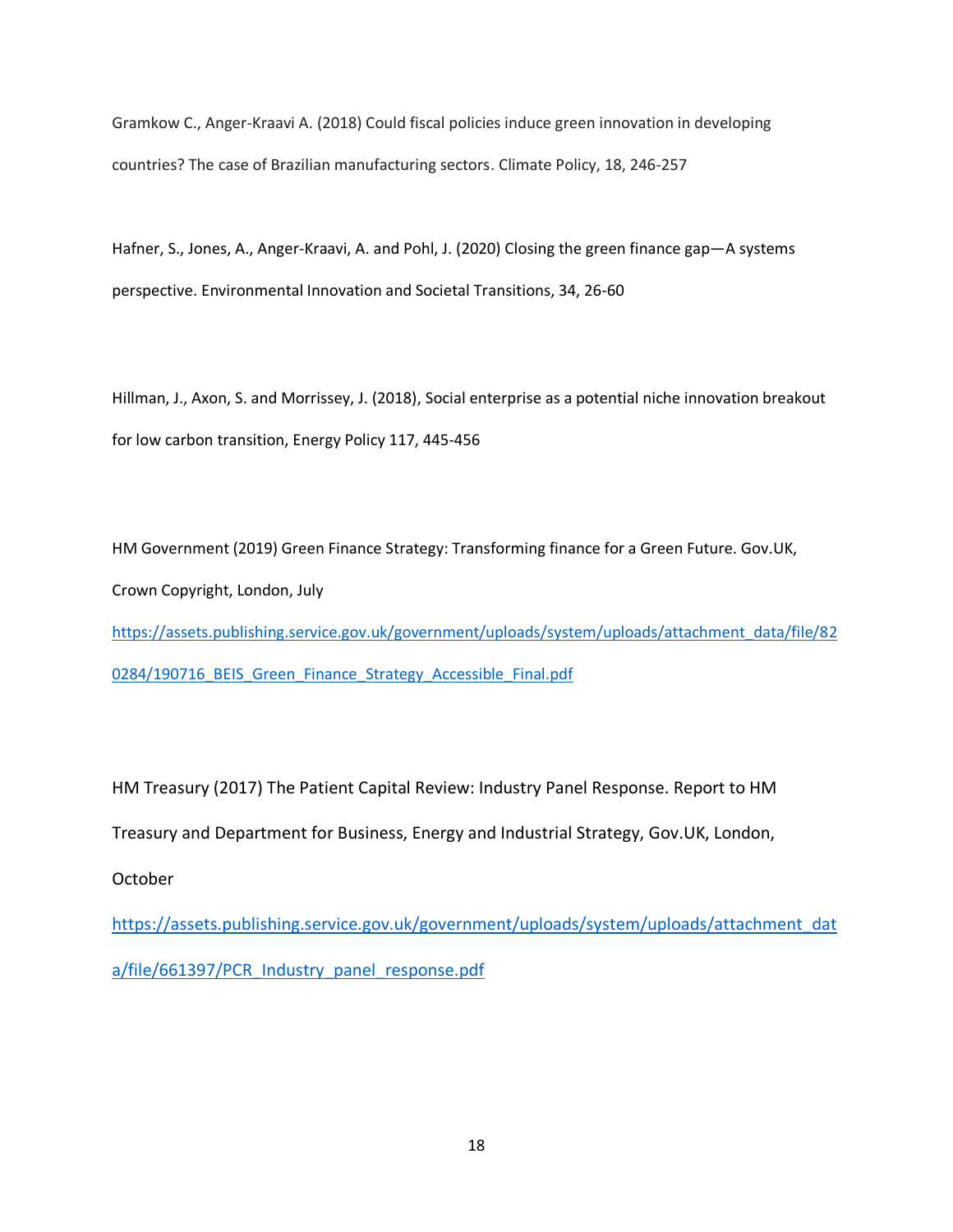Kern, S., Rogge, K.S., Howlett, M. (2019) Policy mixes for sustainability transitions: New approaches and insights through bridging innovation and policy studies. Research Policy 48 (10) <https://doi.org/10.1016/j.respol.2019.103832>

Knuth, S. (2018) "Breakthroughs" for a green economy? Financialization and clean energy Transition, Energy Research and Social Science 41, 220-229

Kravchenko, M., Pigosso, D.C.A, and McAloone, T.C. (2019) Towards the ex-ante sustainability screening of circular economy initiatives in manufacturing companies: Consolidation of leading sustainability-related performance indicators. Journal of Cleaner Production <https://doi.org/10.1016/j.jclepro.2019.118318>

Lam P.T.I. and Law A.O.K. (2018) Financing for renewable energy projects: A decision guide by developmental stages with case studies. Renewable and sustainable Energy Reviews 90, 937- 944

Lee, N., Sameen, H. and Cowling, M. (2015) Access to finance for innovative SMEs since the financial crisis. Research Policy 44 (2), 370-380

Lehner, O., Harrer, T. and Quast, M. (2019) Building institutional legitimacy in impact investing: strategies and gaps in financial communication and discourse, Journal of Applied Accounting Research, 20(4), 416-438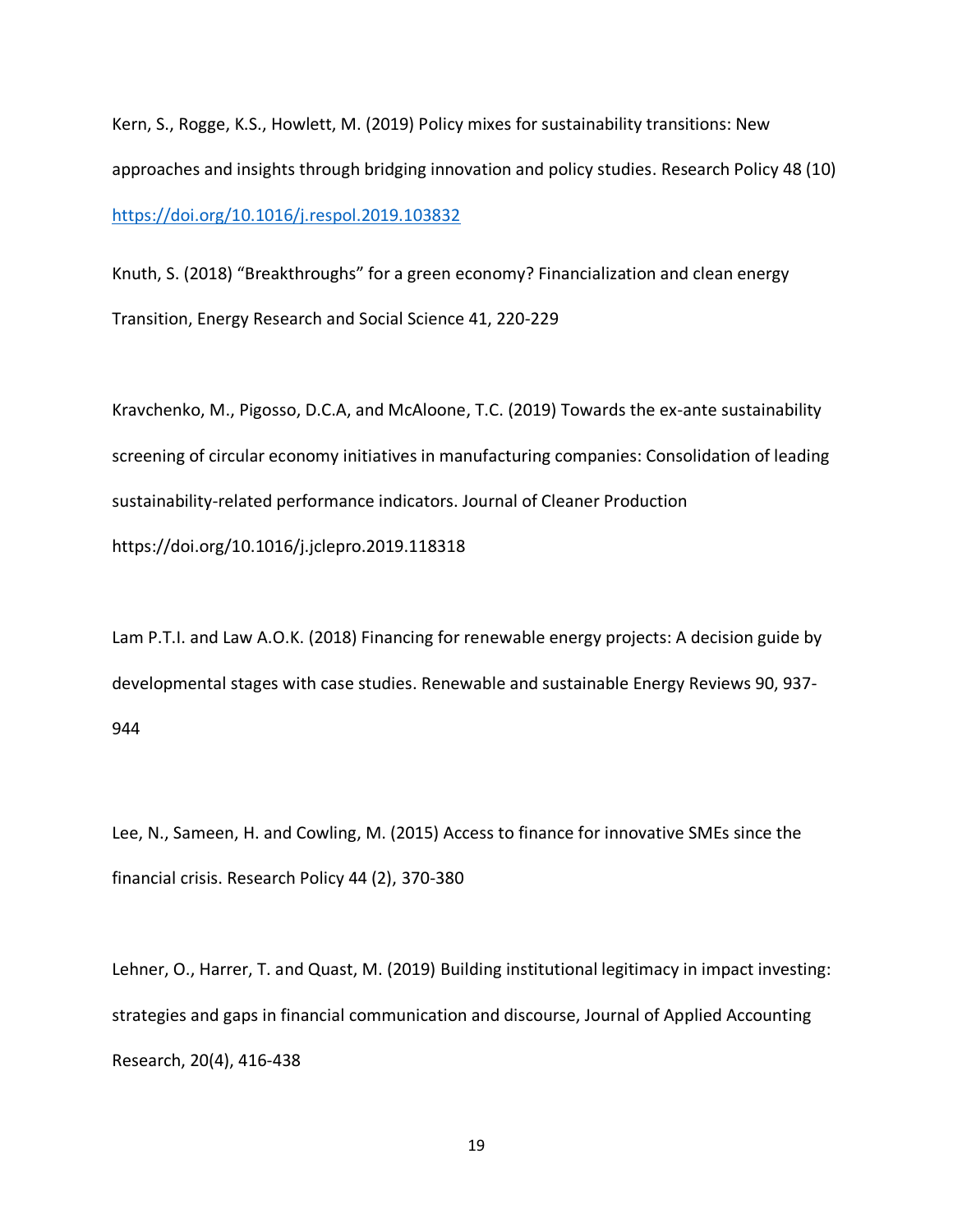Lehner, O.M, and Nicholls, A. (2014). Social finance and crowdfunding for social enterprises: A public–private case study providing legitimacy and leverage. Venture Capital, 16(3):271-286.

Lerner, J. (2012) The Narrowing Ambitions of Venture Capital. MIT Technology Review 06/09/2012

Lerner, J. (2010) The Future of Public Efforts to Boost Entrepreneurship and Venture Capital. Small Business Economics 35, 255-264

Lou, Y., Mesthrige, J.W., Shen, L., Shu, T. and Lui, Z. (2019) The application of low-carbon city (LCC) indicators—A comparison between academia and practice. Sustainable Cities and Society 51, 101677.

Mazzucato, M. and Semieniuk, G. (2018) Financing renewable energy: Who is financing what and why it matters. Technology Forecasting and Social Change 127, 8-22

National Audit Office (2017) The Green Investment Bank. Report by the Comptroller and Auditor General for the House of Commons HC619, December [file:///C:/Users/Robyn/Documents/Robyns%20Current%20Documents/Robyns%20Work/acade](file:///C:/Users/Robyn/Documents/Robyns%20Current%20Documents/Robyns%20Work/academic%20papers%202017/IEEE%20Special%20Issue%202020/The-Green-Investment-Bank%20Audit%202017.pdf) [mic%20papers%202017/IEEE%20Special%20Issue%202020/The-Green-Investment-](file:///C:/Users/Robyn/Documents/Robyns%20Current%20Documents/Robyns%20Work/academic%20papers%202017/IEEE%20Special%20Issue%202020/The-Green-Investment-Bank%20Audit%202017.pdf)[Bank%20Audit%202017.pdf](file:///C:/Users/Robyn/Documents/Robyns%20Current%20Documents/Robyns%20Work/academic%20papers%202017/IEEE%20Special%20Issue%202020/The-Green-Investment-Bank%20Audit%202017.pdf)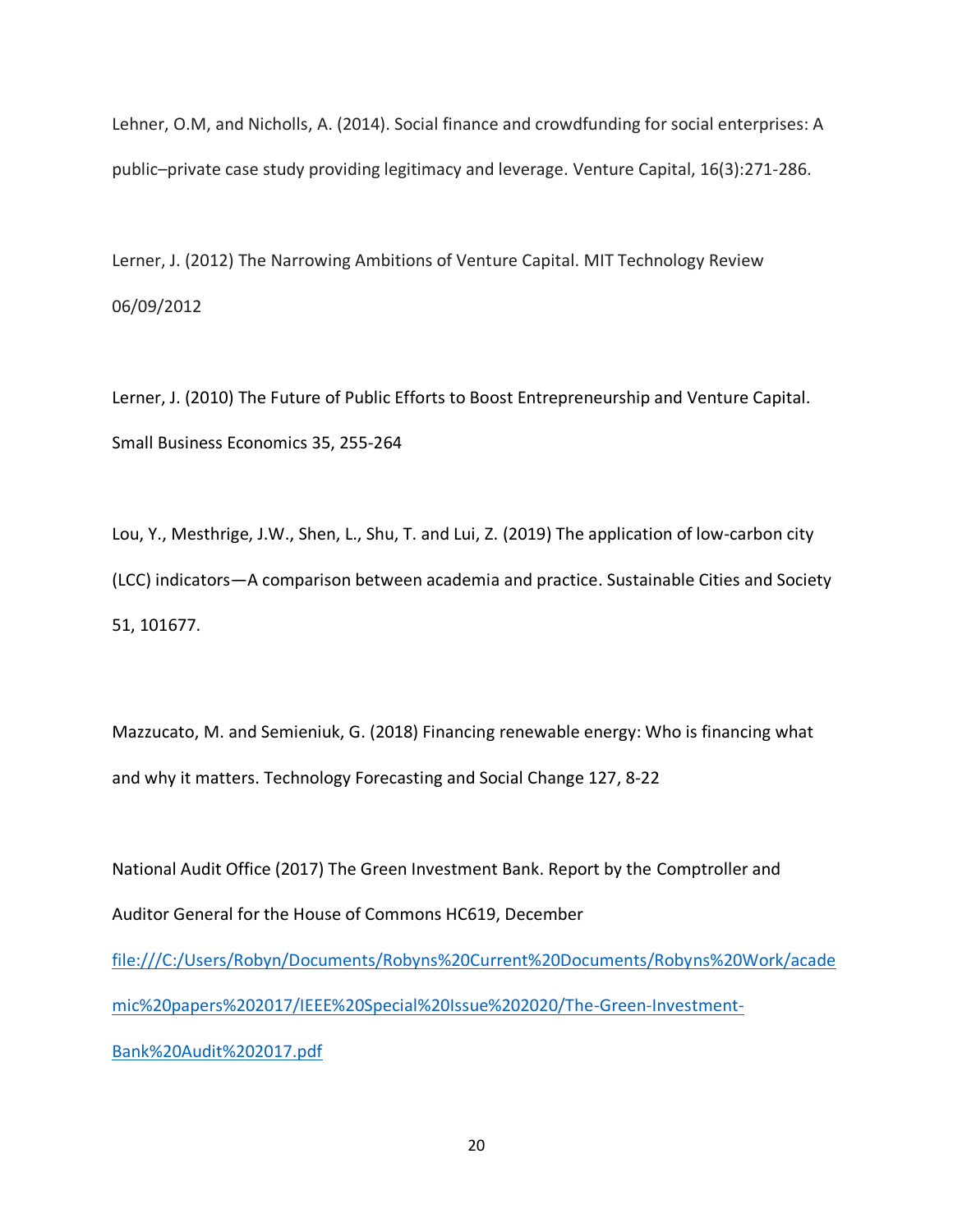Neumeyer, Z. and Santos, S (2018) Sustainable business models, venture typologies, and entrepreneurial ecosystems: A social network perspective. Journal of Cleaner Production 172, 4565-4579

North, D., Baldock, R. and Ullah, F. (2013) Funding the growth of UK technology-based small firms since the financial crash: are there breakages in the finance escalator? Venture Capital 15(3), 237–260

Owen, R., Deakins, D. and Savic, M. (2019a) Finance Pathways for Young Innovative SMEs. Strategic Change: Briefings in Entrepreneurial Finance 28(1), 19-36

Owen, R., Lehner, O., Lyon, F. and Brennan, G. (2019) Early Stage Investing in Green SMEs: The Case of the UK. ACRN Journal of Finance and Risk Perspectives 8, 163-182

Owen, R., Lyon, F. and Brennan, G. (2018) Enabling investment for the transition to a low carbon economy: Government policy to finance early stage green innovation**.** Current Opinion in Environmental Sustainability Special Issue for the Intergovernmental Panel on Climate Change (IPCC) Sixth Assessment Cycle and Special Report on Global Warming 31, 137-145

Polzin, F. (2017) Mobilising Private finance for Low Carbon Innovation – A Systematic Review of Barriers and Solutions. Renewable and Sustainable Energy Reviews 77, 525-35

Popp, D. (2012), The Role of Technological Change in Green Growth. Working Paper 18506 <http://www.nber.org/papers/w18506>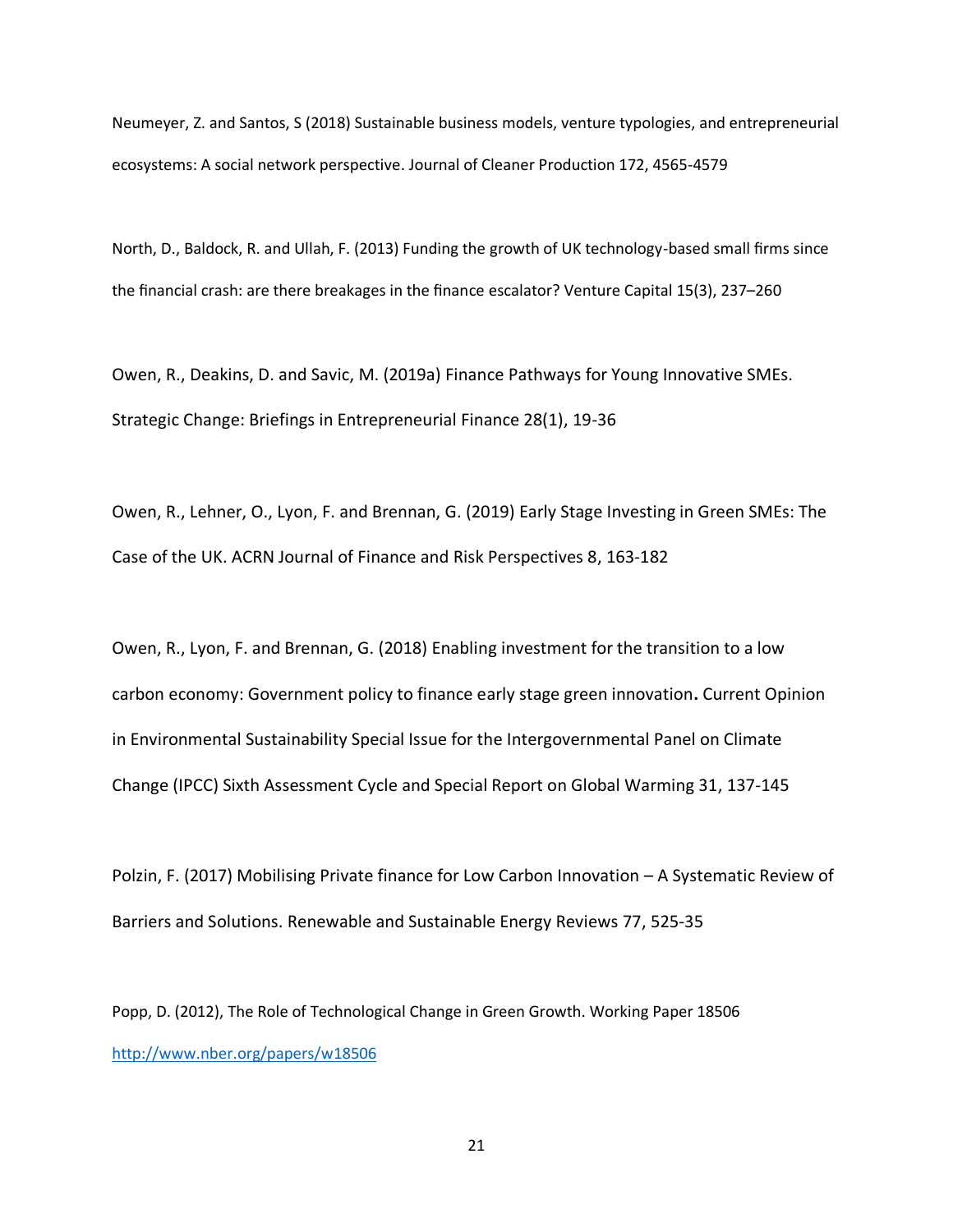Rizos, V., Behrens, A., van der Gaast, W., Hofman, E., Ioannou, A., Kafyeke, T., Flamos, A., Rinaldi, R., Papadelis, S., Hirschnitz-Garbers, M. and Topi, C. (2016) Implementation of circular economy business models by small and medium-sized enterprises (SMEs): Barriers and enablers*. Sustainability* 8(11), 1212

Rodriguez, M., Pansera, M. and Lorenzo, P.B. (2020) Do indicators have politics? A review of the use of energy and carbon intensity indicators in public debates. Journal of Cleaner Production 243, (118602) 1-11

Rowlands, C. (2009) The Provision of Growth Capital to Small and Medium Sized Enterprises. Report for the UK Department for Business, Innovation and Skills (now BEIS), The Stationery Office, Norwich, November

Smith, A. (2007) Translating Sustainabilities between Green Niches and Socio-Technical Regimes. Technology Analysis & Strategic Management 19(4), 427–450

Sonnenschein, J. (2016) Understanding indicator choice for the assessment of research, development, and demonstration financing of low-carbon energy technologies: Lessons from the Nordic countries. WIDER Working Paper, No. 2016/48 ISBN 978-92-9256-091-1, The United Nations University World Institute for Development Economics Research (UNU-WIDER), Helsinki, <http://dx.doi.org/10.35188/UNU-WIDER/2016/091-1>